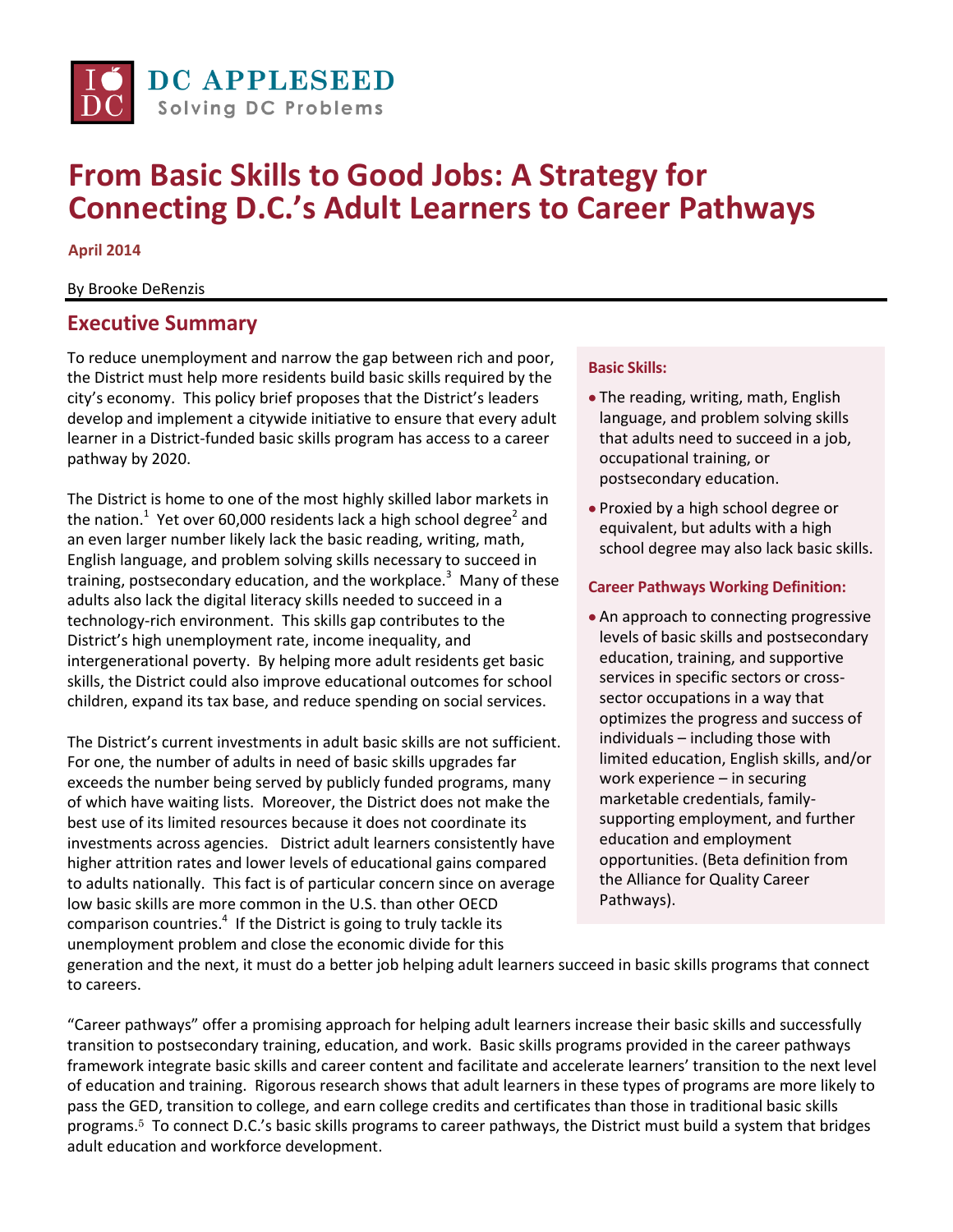The District can pursue a citywide initiative to connect basic skills programs to career pathways by:

- Convening a cross-agency task force to develop and implement a strategic plan;
- Creating an innovation fund to build program capacity by piloting, evaluating, and scaling evidence-based practices;
- Helping lower-level learners get the support needed to advance in career pathways; and
- Increasing professional development opportunities to help more basic skills programs adopt best practices and continuously provide skill-building opportunities to staff and volunteers.

The District can jumpstart this effort by making a \$2.5 million investment in Fiscal Year 2015. This investment would help the District make significant progress toward closing the skills gap. And it would strengthen the city's other investments in workforce development, the community college, and the PreK-12 system.

#### **I. Effective Adult Basic Skills Programs Are Essential to Prepare D.C. Residents for Jobs and to Create a Thriving, Inclusive City**

#### **The District suffers from a skills mismatch.**

Economists project that in just four years, 72 percent of all jobs in D.C. will require some postsecondary education – a higher proportion than any of the 50 states.<sup>6</sup> Yet over 60,000 D.C. residents lack a high school degree or its equivalent.<sup>7</sup> Seventy-five percent of these residents are of working age, between 18 and 64 years old, and 85 percent are 25 or older – beyond the age requirement for youth services.  $^8$ Among those 25 and older, approximately 80 percent speak only English at home<sup>9</sup>– indicating that most of these residents' basic skills needs are not due to a language barrier. Without basic reading, writing, math, English language, and problem solving skills, these residents will have a hard time succeeding in occupational training programs, attending community college, or finding work.

### **Education and skills disparities contribute to the District's income inequality.**

The gap between rich and poor in the District is the fourth largest among the nation's 50 largest cities.<sup>10</sup> The gap is in part a result of education and skills disparities. The 24 percent unemployment rate of D.C. residents without a high school degree is oneand-a-half times that of residents with some college or an associate's degree and six times that of residents with a bachelor's degree or more.<sup>11</sup> The difference in poverty rates between these groups is similar.<sup>12</sup>

Poverty Rates Are Highest Among D.C. Residents



rate between those with less than a high school degree and others are statistically significant at the 90 percent confidence level.

The income gap is also an issue among working families. The Working Poor Families project found that the income gap between the most and least affluent working families in D.C. is higher than the national gap and higher than that of any other state.<sup>13</sup> A significant portion of residents heading working poor families need basic skills to advance to higher-skilled jobs and become economically secure. According to the Working Poor Families Project, parents in one of three working poor families in D.C. lack a high school degree or GED.<sup>14</sup>

The District government itself has recognized this crisis. The D.C. Workforce Development Strategic Plan for 2012-2016 states, "[g]iven the increasing skill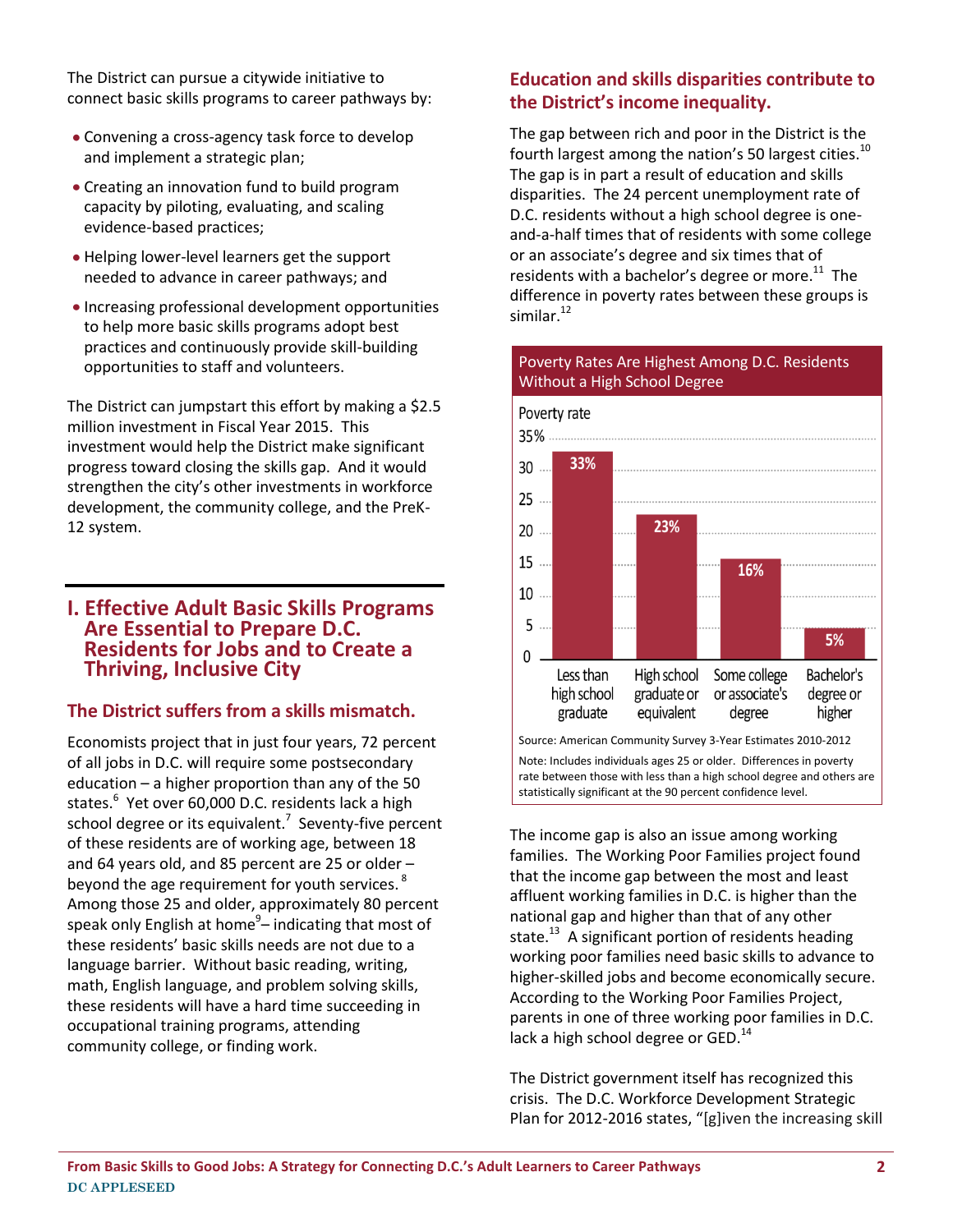and credential demands in the District's labor market, it is likely that individuals at lower levels of literacy (both in terms of basic literacy and language proficiency) will be increasingly marginalized from employment, or stuck in low-paying jobs, unless steps are taken to increase access to adult education and related services."<sup>15</sup>

Unless the District makes a concerted and coordinated effort to close the skills gap, it could contribute to income inequality among the next generation of D.C. residents. An Urban Institute study showed that more than other factors, parents' education affects whether children born into poverty stay poor.<sup>16</sup> Those who are persistently poor as children are much more likely to be poor as adults.<sup>17</sup>

### **Closing the skills gap is critical to meeting the District's other key priorities.**

In addition to preparing more D.C. residents for jobs and reducing income inequality, closing the skills gap among adults will yield benefits for children and the District as a whole:

- **Improve school outcomes for children.** Parents with more education are better positioned to help their children study and succeed at school. A 2010 study found that a mother's reading scores had a larger effect on a child's reading achievement than any of the other socioeconomic factor tested, including family income, family nonhousing assets, neighborhood median family income, and mother's years of schooling.<sup>18</sup> Another recent study found that young adults whose parents have education beyond high school are more likely to complete high school themselves compared to those whose parents lack a diploma.<sup>19</sup> Others have found a link between participation in educational activities among mothers receiving public assistance and improvements in children's school readiness, as well as reductions in special education placements.<sup>20</sup>
- **Grow the District's tax base and reduce social service costs.** Postsecondary credentials help adults get jobs, earn more, and pay taxes. A recent analysis found that in 2009, the average total tax payment of a full-time worker with some college was nearly twice the tax payment of a full-time worker without a high school degree.<sup>21</sup> Moreover, households with higher levels of education rely less

on social programs and public assistance. The same analysis found a savings of \$26,600 in lifetime social program spending per person for black women with some college compared to a high school diploma.<sup>22</sup> The savings was \$14,500 for white women and \$18,100 for Hispanic women.<sup>23</sup>

**II. The District's Current Basic Skills Investments Are Not Sufficient**

### **The number of adults in need of basic skills upgrades far exceeds the number being served by publicly-funded programs.**

At least five different agencies administer major publicly-funded adult basic skills programs (see Table on page 4). $^{24}$  The services provided or supported by these agencies vary greatly, from tutoring and provision of the GED practice test to full-time school programs. Together, these agencies served *at most* roughly 8,000 residents in FY 2013. The number of adults without a high school degree is nearly eight times the number being served. Of the 8,000 served, it is unclear how many are making skills gains, moving into employment, or increasing earnings because only one of the five agencies administering programs has publicly reported data on outcomes.

### **The District lacks a cross-agency framework for coordinating its investments and sharing information on outcomes.**

The District is not strategically leveraging its adult education resources toward a common goal. The District's leadership has recognized the importance of having a citywide strategy for adult literacy, but has not taken action or provided sufficient funding to create one. In 2011, the District passed a law requiring the Office of the Deputy Mayor for Education to submit to the Mayor and D.C. Council an annual report on the state of adult literacy.<sup>25</sup> To our knowledge, this requirement has not been fulfilled. Under the federal Adult Education and Family Literacy Act (AEFLA),  $^{26}$  the District developed a fiveyear state plan for adult education and literacy in 2000, and the Office of the State Superintendent for Education (OSSE) submits state plan extensions each year in accordance with federal law. However, this state plan only addresses strategies for AEFLA-funded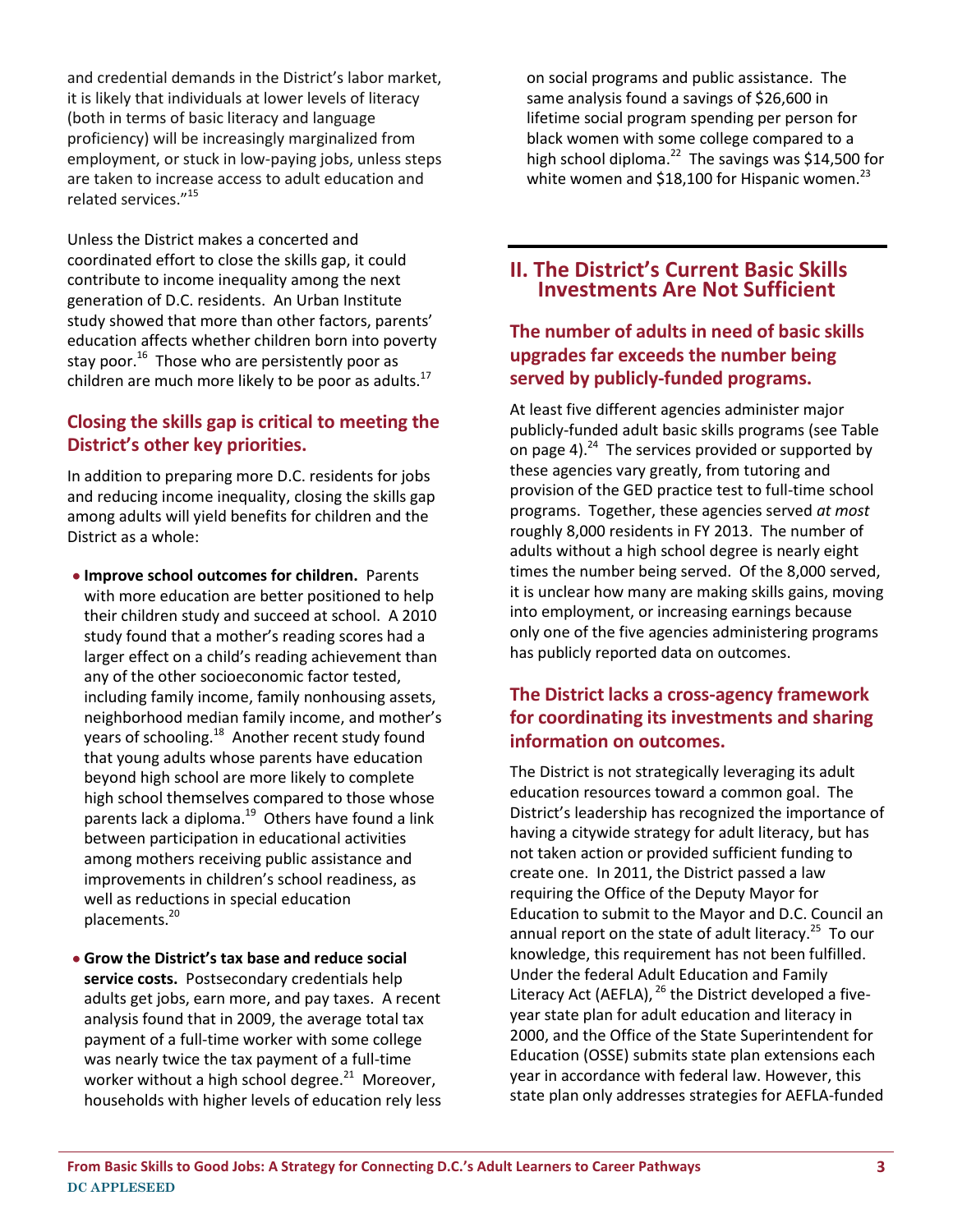| Different Agencies Administered Major Publicly-Funded Adult Basic Skills Programs in FY 2013                                                                                                                                  |                                         |                                                   |  |  |  |
|-------------------------------------------------------------------------------------------------------------------------------------------------------------------------------------------------------------------------------|-----------------------------------------|---------------------------------------------------|--|--|--|
| Agency                                                                                                                                                                                                                        | Number of<br>Enrolled Slots.<br>FY 2013 | <b>Total Public</b><br>Funding,<br><b>FY 2013</b> |  |  |  |
| Office of the State Superintendent for Education, Adult Education and Family Literacy<br>Act Programs: adult basic education, secondary education, workplace literacy, English<br>language, and family literacy. <sup>a</sup> | 3,356                                   | \$2,684,370                                       |  |  |  |
| D.C. Public Schools, Ballou, Roosevelt, and Spingarn STAYs: high school diplomas,<br>external diplomas, GED preparation, and career and technical education. <sup>b</sup>                                                     | 1.377                                   | \$5,784,308                                       |  |  |  |
| D.C. Public Charter Schools with Adult Enrollments: High school diplomas, GED<br>preparation, career preparation, computer skills, English language, and civics. <sup>c</sup>                                                 | 2,773                                   | \$18,975,639                                      |  |  |  |
| University of the District of Columbia Community College Workforce Development<br>Program: GED preparation, Accuplacer preparation, language arts and math<br>preparation. <sup>d</sup>                                       | 663                                     | \$575,000                                         |  |  |  |
| D.C. Public Library Literacy Resources: Referrals to tutors and educational resources;<br>GED practice test. <sup>e</sup>                                                                                                     | Not Applicable                          | \$540,372                                         |  |  |  |

Notes: This table only captures major sources of funding for adult basic skills. Information was reported by or verified with each individual agency. More detailed information is included in the appendix.

Some agencies may fund the same program (for example OSSE may fund an adult public charter school). For this reason, the same student may be counted more than once in "enrolled slots."

a. The OSSE funding figure only includes federal and local funds used to provide AEFLA grants. OSSE's Adult and Family Education division receives additional AEFLA federal funding for state leadership activities, as well as other local funds.

b. The STAY schools funding figure is based on total FY 2013 submitted budgets for the three schools and does not include additional support that STAY schools receive from the DCPS Central Office nor does it reflect adjustments made to school budgets after the 2012-2013 enrollment audit. Springarn STAY closed in July 2013.

c. The adult public charter school funding figure is the product of the FY 2013 adult per pupil expenditure of \$6,843 and the number of DCPCS adult students in the enrollment audit. It does not include additional funding that schools receive under the UPSFF for adult students who are English Language Learners or Special Education students. It does not include funding charter schools receive for students not classified as adults, nor does it include facility allowances.

d. Reported by UDC-CC Workforce Development Program. The UDC-CC number of enrolled slots and funding figure only represents select courses described, not all UDC-CC Workforce Development Program courses. The same student may be enrolled in multiple counted courses and therefore double-counted in "enrolled slots."

e. Adult literacy resource center receives federal funds from the State Library Administrative Agencies Grant, as well as local funds.

programs, and thus does not set an explicit citywide goal for adult education; it also has not been significantly revisited since it was drafted 14 years ago.

While some District agencies collect the same outcomes data, they do not seem to share this information to coordinate basic skills policies and programs across agencies. OSSE's Adult and Family Education Division, D.C. Public Charter Schools (DCPCS) and the University of the District of Columbia Community College's (UDC-CC) workforce development programs collect the same set of outcome measures. However, OSSE's Adult and Family Education division is the only agency that publicly reports these outcomes on an annual basis (as required by the AEFLA). $^{27}$  The DCPCS Board recently adopted a new Performance Management Framework for Adult Education Public Charter Schools and will begin to publicly report on the same outcomes as OSSE for the 2013-2014 school year. $^{28}$ 

Without a common goal, joint strategy, and information sharing across agencies, the District cannot be sure that it is investing its limited resources in a way that maximizes basic skills gains and successful transitions to postsecondary training, education, and work.

**Outcome Measures Collected by OSSE, Adult D.C. Public Charter Schools, and UDC-CC's Workforce Development Program:**

- Completion and Gains in Educational Functioning Levels (Equivalent to grade level ranges)
- Attainment of GED or Secondary School Diploma
- Employment Placement and Retention
- Entrance into Postsecondary Education or Training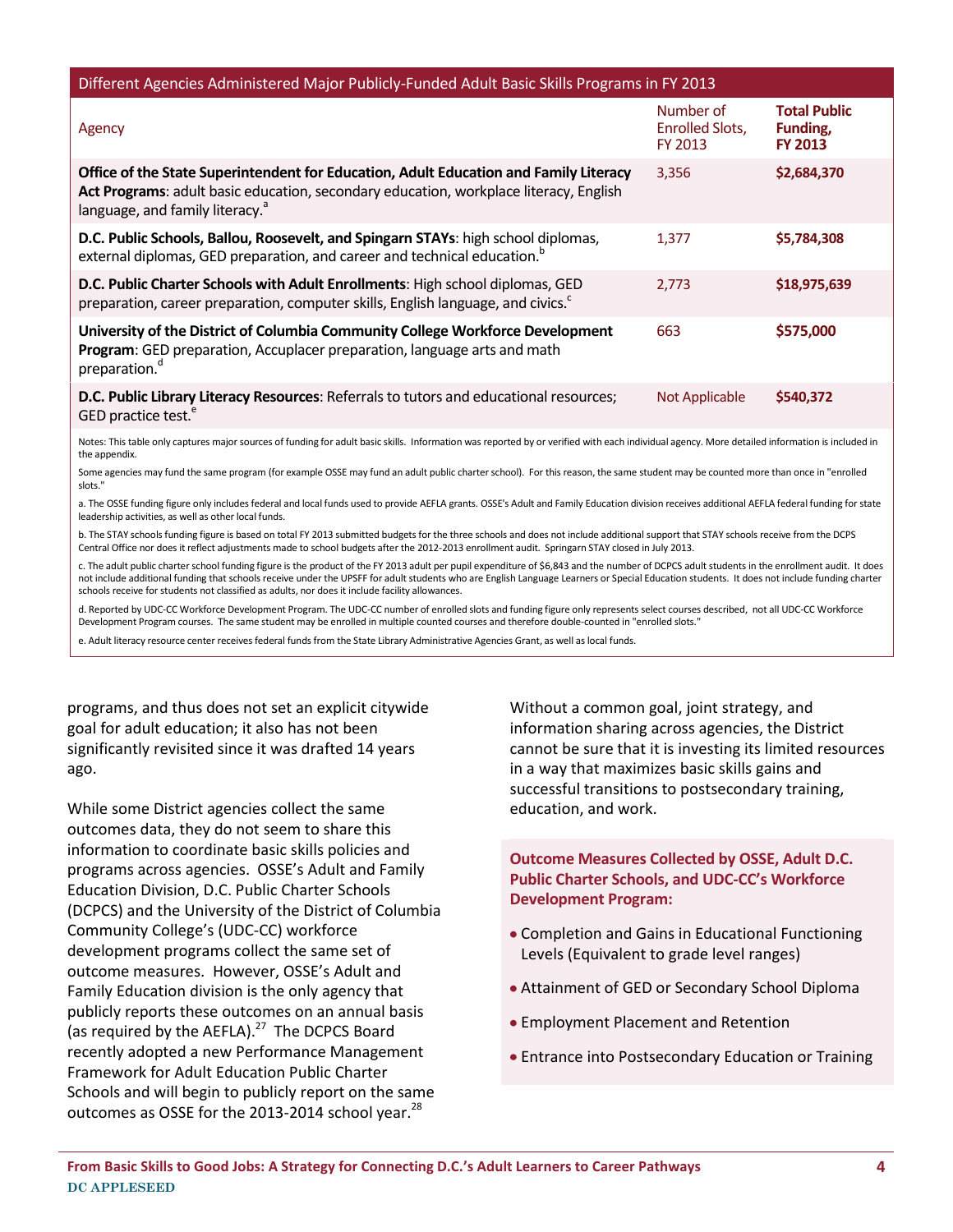### **Highlight on Local Programs**

#### **Academy of Hope's Bridge and Dual Enrollment Programs**

The Academy of Hope Public Charter School helps adult learners obtain skills that lead not only to a high school credential but also to postsecondary credentials and careers that pay a living wage. Academy of Hope created its bridge level courses to help its students who earn a GED or diploma successfully transition to postsecondary education and training.

Academy of Hope's bridge courses intend to tackle the skills challenges that many GED recipients face once they enter college. Academy of Hope recognized that many GED graduates who enter college spend a year or more in developmental basic skills courses, and fail to complete their degree. To ensure that its students don't spend time in developmental courses once they enter college, Academy of Hope's 13-week bridge level courses help students gain the reading, writing, and math skills necessary to pass entrance exams and enter college taking credit-bearing courses. They also prepare students for college-level work by teaching students how to study, meet deadlines, and write a research paper. Academy of Hope additionally counsels learners enrolled in these courses to ensure that their area of planned study is aligned with their career goals and provides support on critical needs like applying for college admission and financial aid. In 2013, 86 percent of those who completed bridge courses applied and were accepted into postsecondary institutions, and 100 percent of those accepted have or will have enrolled in credit-bearing courses within one year.

Students who complete Academy of Hope's College Preparation and Success course receive one credit that articulates to the University of the District of Columbia's community college. Students can also take Academy of Hope's Internet Computing Core certification, which articulates for 3 credits at UDC's community college.

Academy of Hope also has a dual enrollment program with The Graduate School USA in allied health. That program allows students to start credit-bearing coursework that is not math-dependent at The Graduate School while students build their math skills at Academy of Hope. Academy of Hope also helps students who want to pursue this track gain the science skills required for program entry through a pre-science course developed in alignment with The Graduate School's requirements.

### **Over half of D.C. learners enrolled in AEFLAfunded adult education programs do not have the basic skills required to qualify for key occupational training programs.**

As previously mentioned, multi-year standard outcomes data is only available for adult learners in programs funded through AEFLA. OSSE's Adult and Family Education division administers the AEFLA by providing grants to 19 community-based providers. These providers offer "adult basic education" to those with skills at or below the  $8<sup>th</sup>$  grade level, "adult secondary education" to those with skills at or above the  $9<sup>th</sup>$  grade level, and English language (ESL)

programs, which are classified as below the 9<sup>th</sup> grade level. 29

OSSE typically supports between 3,000 and 4,000 adult learners annually in these programs.<sup>30</sup> In the most recent program year for which data are available (2012), 52 percent of adult learners were in adult education programs while 48 percent were in ESL programs. $31$  In each of the past five program years, 9 out of 10 learners in adult education (non-ESL) programs had basic skills below the  $9<sup>th</sup>$  grade level, and over half had basic skills below the  $6<sup>th</sup>$ grade level.<sup>32</sup> Workforce Investment Act (WIA)funded occupational training programs require skills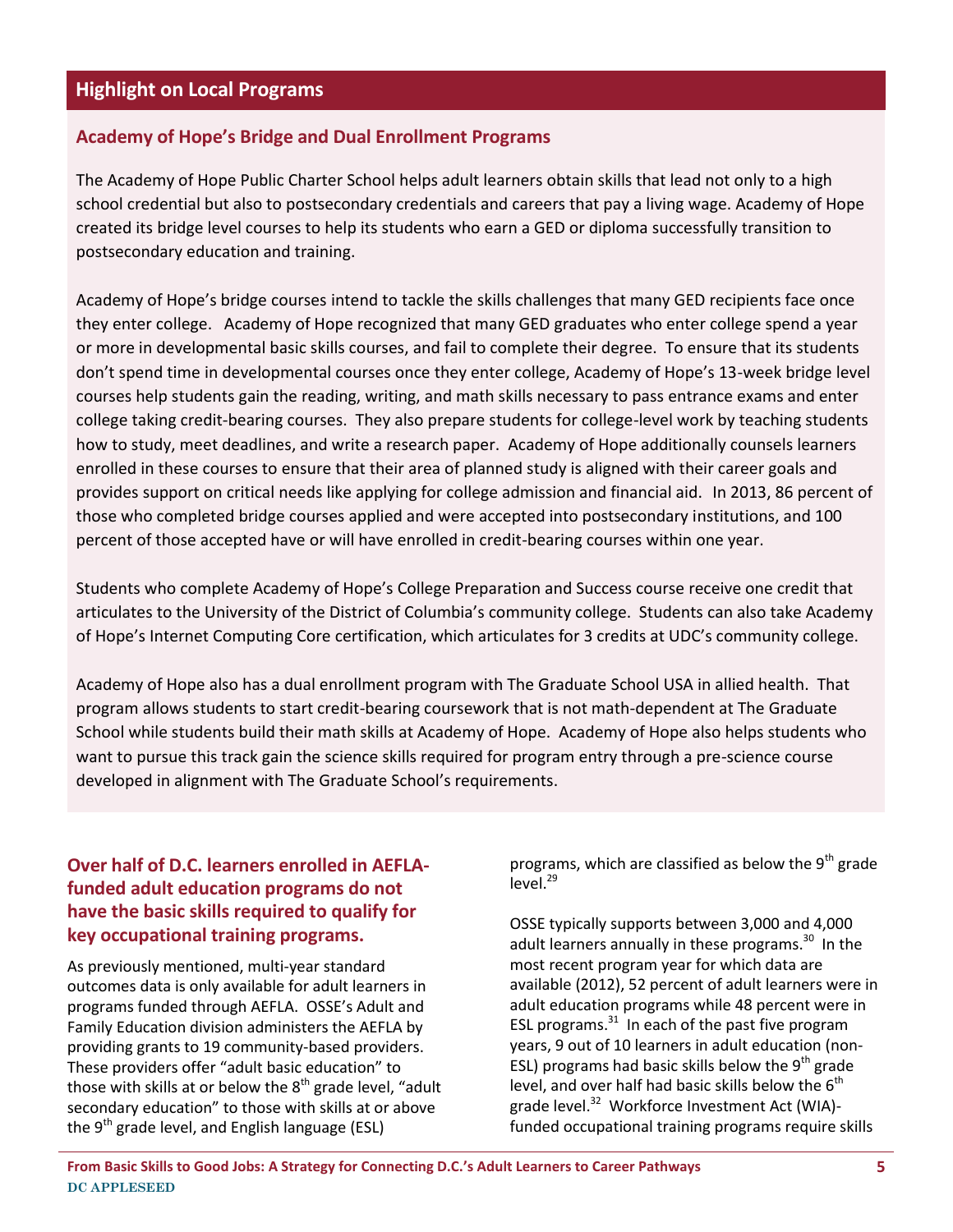at the  $8<sup>th</sup>$  grade level or above<sup>33</sup> and most UDC-CC workforce development training programs require skills at or above the  $6^{th}$  grade level.<sup>34</sup> This means that most of the learners participating in adult education programs do not yet have the basic skills required for key D.C. occupational training opportunities. D.C. adult education providers have indicated that some adult learners, particularly those at lower skills levels, may have undiagnosed learning disabilities. 35



classified in accordance with NRS Educational Functioning Levels to CASAS Scale Scores and Grade Levels.

### **Educational outcomes for D.C. adult learners consistently lag outcomes for adult learners nationally.**

For the past five program years, District learners in AEFLA-funded programs consistently had higher attrition rates and lower levels of educational gains than adult learners nationally. In each year since PY 2008, half or more of adult learners in AEFLA-funded programs left the program before making an educational gain compared to only one-third nationally.<sup>36</sup> Those who remain in programs for a certain length of time (only about 60 percent of D.C.'s adult learners) $37$  are pre- and post-tested so that any gains in their educational functioning level can be determined. The percentage of pre- and post-tested District learners in AEFLA-funded programs making an educational gain(s) is consistently lower than the national rate. In each year since PY 2008, just over

half of pre/post-tested D.C. learners completed an educational functioning level compared to two-thirds of learners nationally.<sup>38</sup>

#### **Educational Outcomes for D.C. Adult Learners Lag National Outcomes**

| <b>2012 Statistics</b>                                                                 |     |     |
|----------------------------------------------------------------------------------------|-----|-----|
| Adult learners leaving<br>programs before making an<br>educational gain <sup>a</sup>   | 51% | 34% |
| Pre/post-tested adult learners<br>making an educational gain <sup>b</sup>              | 55% | 69% |
| GED exam pass rate <sup>c</sup>                                                        | 55% | 69% |
| Sources: a. and b. U.S.DOE, OVAE National Reporting System;<br>c. GED Testing Service. |     |     |

The percentage of D.C. residents who pass the GED it is also consistently lower than the national pass rate.<sup>39</sup> In each of the past five years, D.C.'s GED pass rate was below 65 percent.<sup>40</sup> While not all D.C. GED test takers enroll in adult basic skills programs, most programs have as a goal preparing learners to take the GED. This low pass rate is particularly troubling given the GED will be more academically rigorous beginning this year. $41$  These data indicate that the District must do a better job helping adult learners stay in and succeed in basic skills programs.

### **Several factors must be addressed to help adult learners increase their basic skills and successfully transition to postsecondary training, education, and work.**

National research has identified several individual and programmatic factors that can affect an adult learner's persistence and success<sup>42</sup>:

- **Low skills levels:** As already discussed, over half of D.C.'s adult learners in AEFLA-funded adult education programs have skills levels below the  $6<sup>th</sup>$ grade and may have significant deficits in reading, writing, and math and/or undiagnosed learning disabilities.
- **Persistent life challenges:** Many adult learners live in poverty and issues with child care, health or housing crises, transportation, or changes in work schedules can interrupt program participation.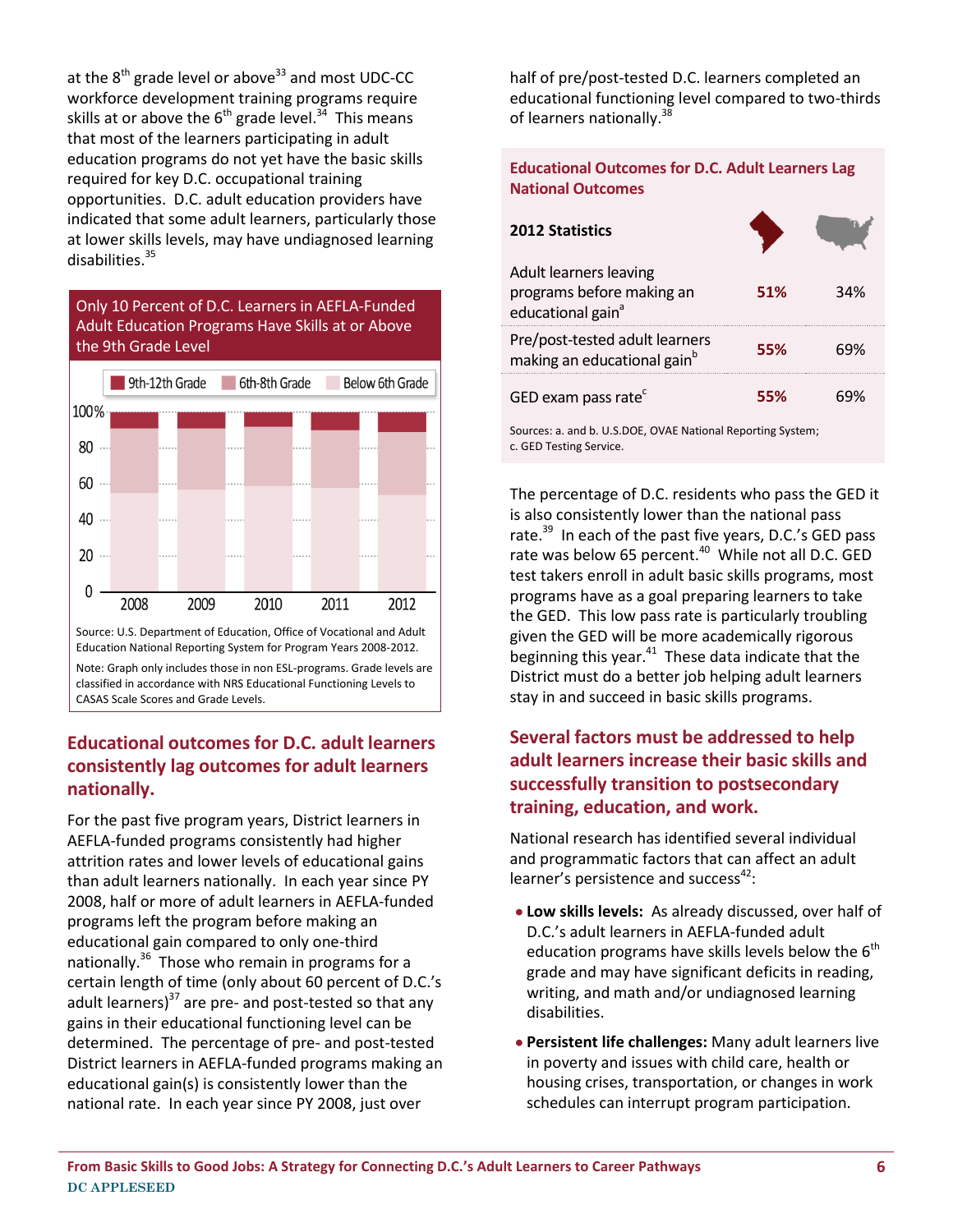### **Highlight on Local Programs**

### **The So Others Might Eat (SOME) Center for Employment Training (CET)**

SOME CET prepares low-income D.C. residents for living wage careers as medical administrative assistants, building maintenance service technicians, and electronic health records specialists. Although most of SOME CET's students have a high school diploma or GED, many do not have the basic skills necessary to succeed in their career field. On average, SOME CET's 2013-2014 students had math skills at the 7<sup>th</sup> grade level and reading scores at the  $10^{th}$  grade level.

Historically, SOME CET helped its occupational training students gain basic skills through one-on-one tutoring and periodic volunteer-taught math and reading classes. In 2012, SOME CET more fully integrated basic skills into its occupational training by hiring a full-time basic skills instructor to co-plan and co-teach lessons with industry instructors based on Washington State's I-BEST model. SOME CET made this change because of I-BEST's success in helping students earn credentials. SOME CET also believed its students would be more engaged in basic skills lessons if those skills were taught in the context of a real job -- for example, teaching geometry by calculating measurements for connecting a pipe system. A year after launching its integrated basic skills-occupational team teaching model, SOME saw a 15 percent increase in educational gains among pre/post-tested learners. In 2013, SOME CET served 187 students; 106 have graduated and 70 are still in training. Among those who graduated, 85 percent found jobs at an average wage of \$12.95 an hour.

SOME CET cites three critical factors that have contributed to their new model's success:

- Strong relationships between the basic skills and industry instructors, and sufficient time during the work day for them to co-plan curriculum and lessons;
- Full-time, paid instructors who are professionally trained in their respective areas of expertise;
- Use of materials and terminology that are authentic to the occupation being taught.

In addition to providing integrated basic skills and career training, SOME CET supports students' persistence in their program and their transition to living wage employment. Each student works with an Employment Retention Specialist to identify goals, address support needs (like housing and transportation), and succeed at externships. Students also participate in weekly "Shop Talk" sessions with each other to discuss on-the-job issues and problem solve around issues like time management. Finally, SOME CET has a licensed social worker on staff to provide more intensive counseling as necessary. Graduating students attend coaching sessions, complete mock interviews, and participate in supported job search activities. Students receive support from their Employment Retention Specialist for a year after finding work to help them stay in and succeed at the job. SOME CET regularly recognizes its graduates' work achievements during that year, and provides financial incentives for graduates who keep a full-time job for a full year after graduating.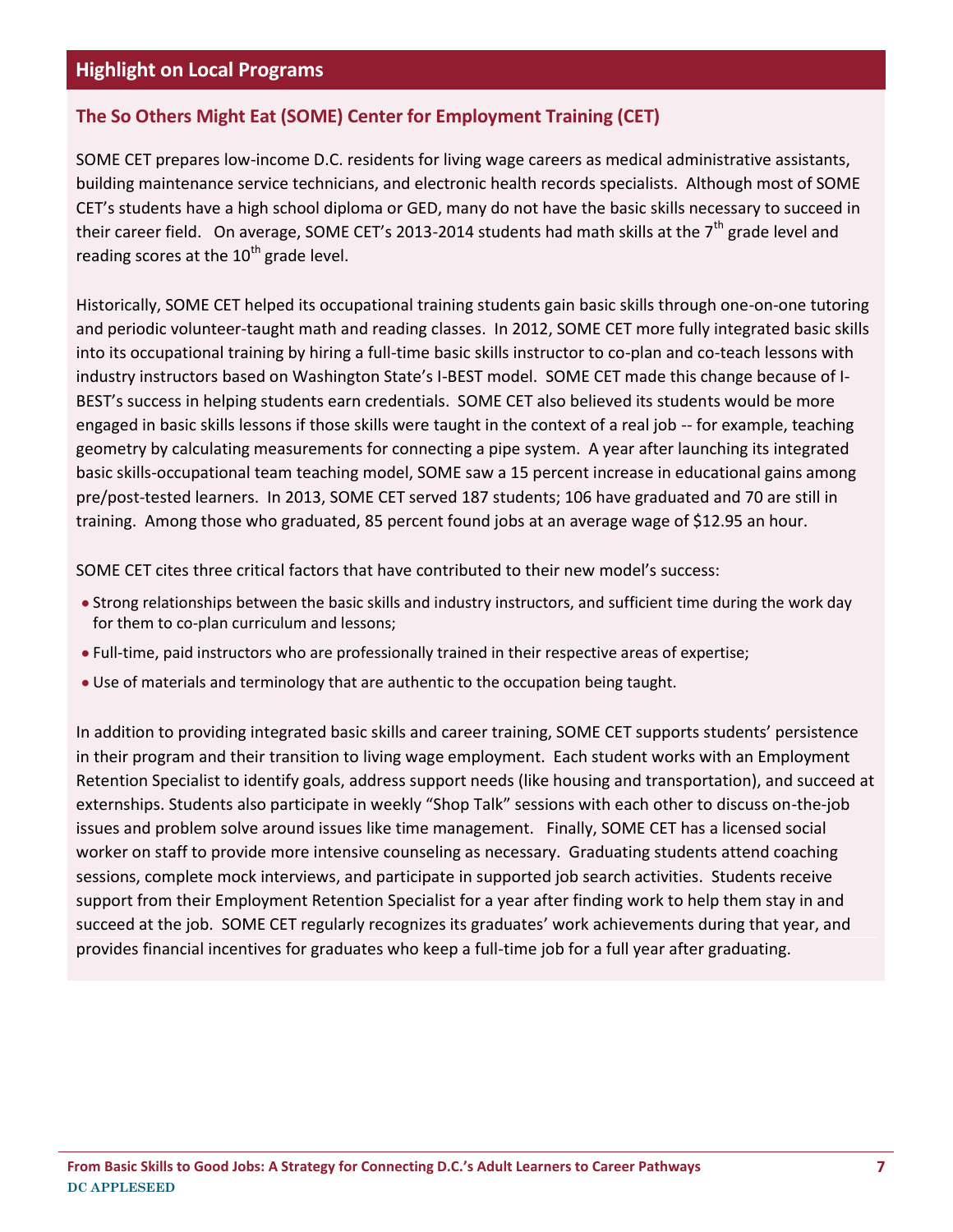- **Program financial constraints:** Community-based organizations that provide adult basic skills programs often do not have the financial resources required to educate adults with skill deficits. For example, in FY 2013, OSSE provided grants on average of \$800 per student to AEFLA-funded programs $^{43}$  – \$6,000 less than the uniform per pupil formula expenditure of \$6,843 for adults in DCPS and public charter schools. **Limited professional development for instructors:**
- Many adult education programs are staffed by part-time and volunteer instructors with little support for professional development.
- **Instructional content and pedagogy that is separated from learners' career goals:** Many programs have curricula geared toward GED or test preparation and few integrate basic skills and career content in a way that helps learners connect their classroom experience to career goals.

These factors likely influence D.C. adult learners' persistence and success, though we do not know the extent of their influence or how they vary by program. The District should promote practices that address these factors and help adults succeed in basic skills programs and transition to postsecondary education or training. According to the Working Poor Families Project, only 2.4 percent of D.C. learners in AEFLA-funded programs set postsecondary education or training as a goal at the time they enter adult basic education – one of the lowest rates among states in the U.S. $44$ 

To change this, the District must move beyond operating siloed programs and build a system that intentionally bridges adult education and workforce development and supports evidence-based practices. As the most recent report on adult basic skills in the U.S. explains, "[s]ustained improvement depends on policy coherence. Interventions need to be carefully coordinated across agencies, avoiding duplication and ensuring the most cost-effective blend of interventions." 45

### **III. Career Pathways: A Promising Approach for Adult Basic Skills Programs**

### **Career pathway approaches connect adult learners to training and education that leads to high-demand careers.**

Policymakers and practitioners are increasingly using "career pathway" approaches to connect adult learners to training and education that leads to highdemand careers. The Alliance for Quality Career Pathways has a "beta" or working definition of career pathways as "an approach to connecting progressive levels of basic skills and postsecondary education, training, and supportive services in specific sectors or cross-sector occupations in a way that optimizes the progress and success of individuals – including those with limited education, English, skills, and/or work experience – in securing marketable credentials, family-supporting employment, and further education and employment opportunities."<sup>46</sup>

The U.S. Departments of Education, Labor, and Health and Human Services are encouraging states and jurisdictions to use career pathway approaches to align workforce development, education, and social service systems, and have developed funding pools to support these approaches.<sup>47</sup> Similarly, several national foundations have launched the "Accelerating Opportunity" initiative to support career pathway programs that begin with adult basic skills and continue to a one-year, college level certificate or beyond.<sup>48</sup>

While the scope of career pathways approaches go beyond basic skills, basic skills programs provided in the career pathways framework integrate basic skills and career content and facilitate and accelerate learners' transition to postsecondary training and education. They do this by:<sup>49</sup>

- Identifying career pathways from adult education to postsecondary education and training with achievable milestones in between;
- Using curricula and professional, qualified instruction teams to integrate basic skills and career content;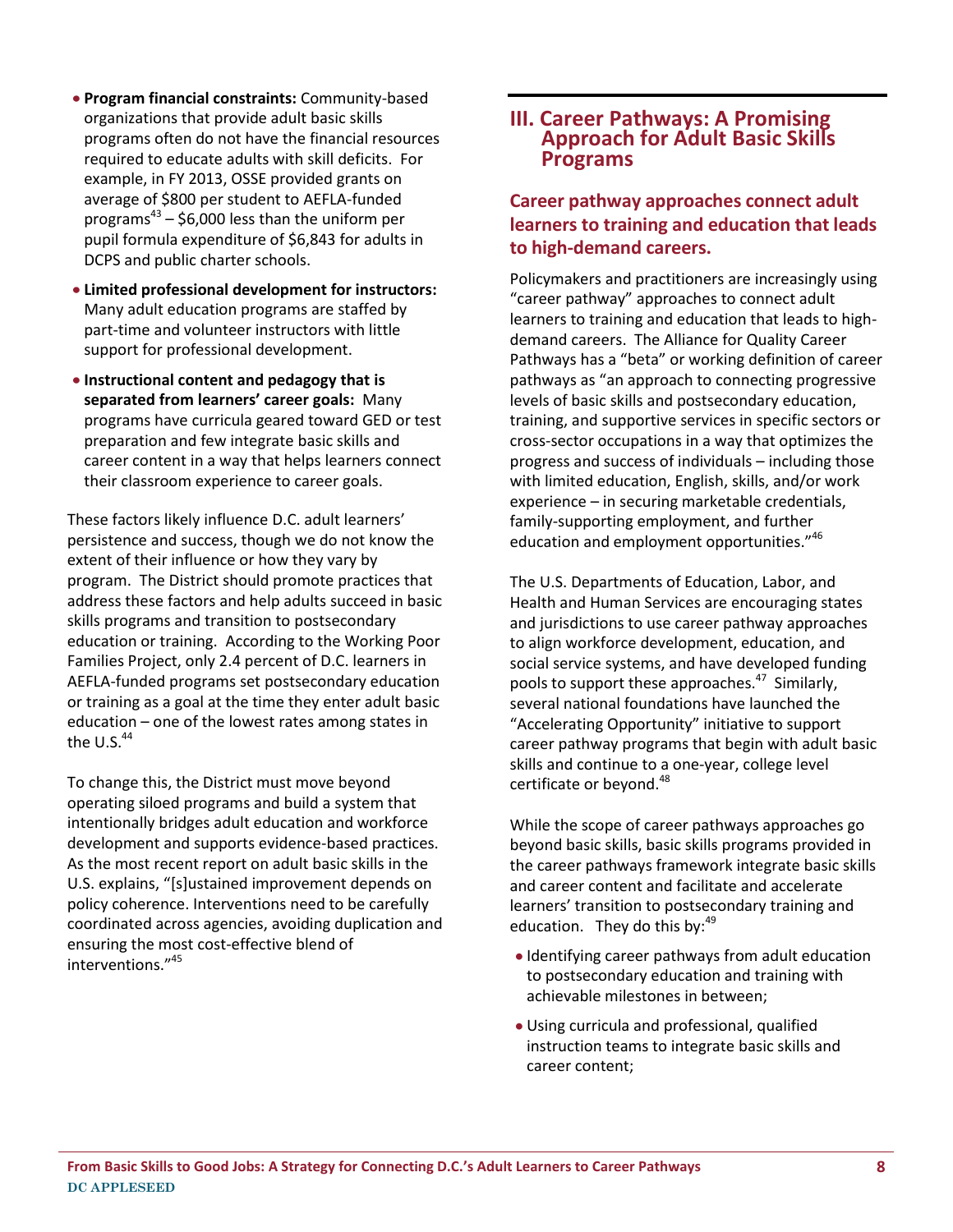- Providing guidance and counseling on career options and necessary transitions to the next step of the pathway;
- Engaging employers in program design;
- Ensuring that basic skills program standards prepare students for the entry requirements of the next step of the pathway – advanced adult basic skills, college or postsecondary training;
- Partnering with community colleges and postsecondary training providers to concurrently enroll students in occupational courses while they complete their GED or National External Diploma; and
- Providing access to critical social supports like child care, transportation, and public assistance.

Strategies like integrating basic skills and career content, concurrent enrollment, and transition planning have shown promise for learners with basic skills at or above the  $6^{th}$  grade level.<sup>50</sup> Additional support is necessary to help lower-level learners successfully advance in career pathways.

#### **Some states have adopted a career pathway approach to basic skills.**

The Joyce Foundation's Shifting Gears Initiative worked with six states to improve education and skills development systems for adult learners. These states intentionally changed policies, regulations, and funding to create a system for integrating adult education and workforce development. An evaluation of the initiative found that states that successfully adopted a career pathways approach to basic skills had the following characteristics:<sup>51</sup>

- Focused their work on a specific innovative strategy;
- Used cross-agency teams to identify a policy agenda and a plan to achieve it;
- Obtained expressed buy-in from senior leadership;
- Changed administrative policies and regulations to support innovative strategies; and
- Used pilot projects to engage service providers in the field of practice.

The evaluation also found that these state efforts would have been further strengthened by better use of data analysis.

#### Washington State's Integrated Basic Education and Skills Training (I-BEST)<sup>52</sup>

This program, offered at Washington State Community and Technical Colleges, pairs basic skills instructors and occupational instructors together to team teach occupational courses that integrate basic skills content. Students receive college-level credit for their occupational coursework and the programs are part of a career pathway in high-demand occupational fields like nursing, allied health, and computer technology. The evaluation reviewed results for students who initially enrolled in adult basic education, ESL, or GED preparation. I-BEST serves students with median reading and math skills at the  $6^{\text{th}}$  -  $8^{\text{th}}$ grade level. A rigorous evaluation of the program found that "students who attended colleges with I-BEST after the program was implemented were 7.5 percentage points more likely to earn a certificate within three years and almost 10 percentage points more likely to earn some college credits, relative to students who were not exposed to I-BEST."

#### LaGuardia Community College's GED Bridge To Health and Business Program<sup>53</sup>

This program, offered at LaGuardia Community College of the City University of New York (CUNY), teaches basic skills required to pass the GED exam through the use of content specific to the health care or business career fields. The program also prepares students for college by setting expectations and assignments like a college course. Students in the program receive individual and group advisement to explore career interests and related educational options. Half of the study participants had basic skills at the  $7^{\text{th}}$  - $8<sup>th</sup>$  grade level. A rigorous evaluation of the program found that compared to students in the traditional GED prep course, students in the bridge program were 21.7 percentage points more likely to complete the GED course, 30.4 percentage points more likely to pass the GED exam, and 17 percentage points likely to enroll in college.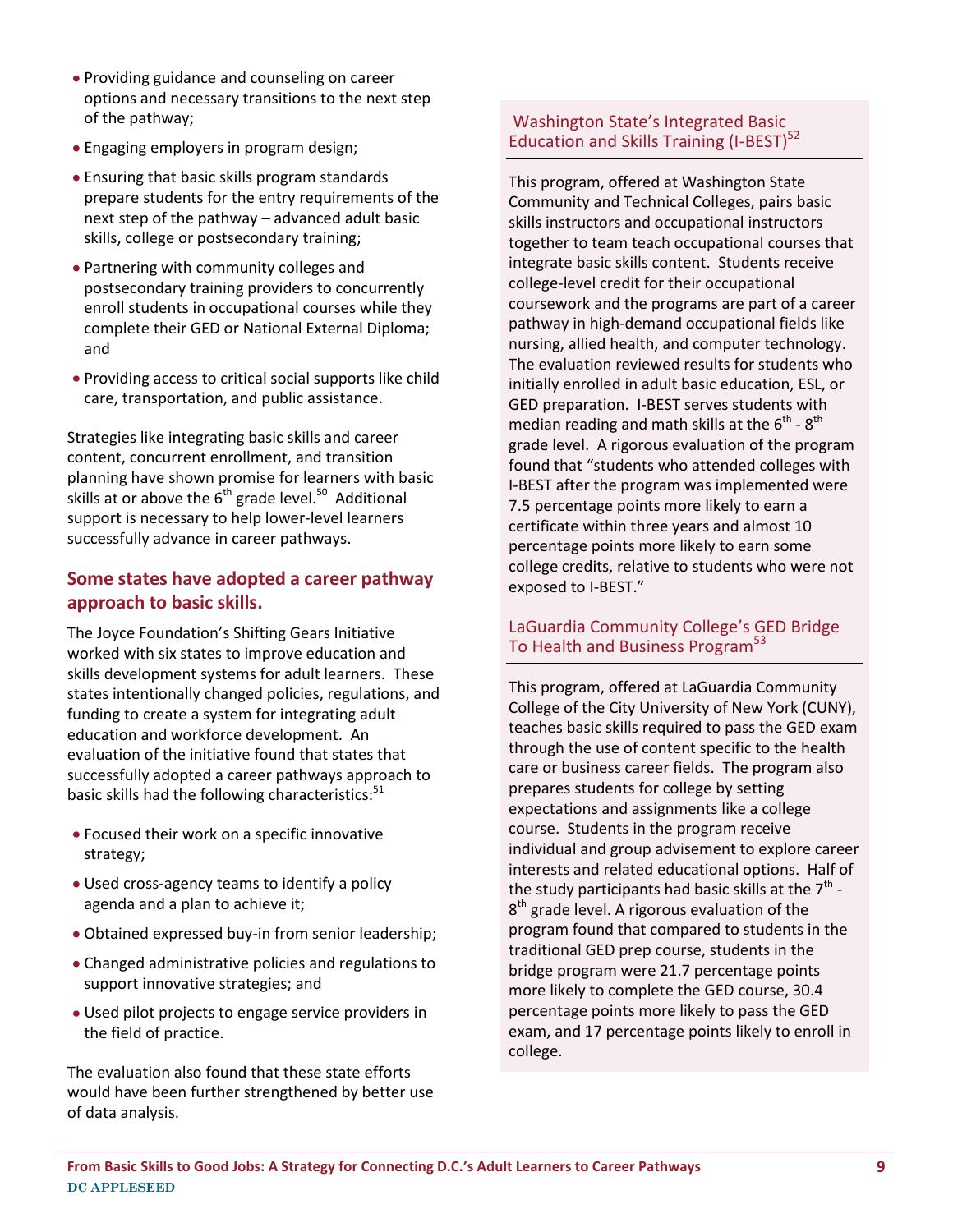#### **Career pathway programs for basic skill students are effective.**

While there are several career pathway programs for basic skills students that demonstrate promising approaches, two – Washington State's I-BEST and LaGuardia Community College's GED Bridge to Health and Business program – have been rigorously evaluated.<sup>54</sup> These evaluations provide evidence that the programs themselves – rather than characteristics of participants – caused outcomes. Given the impact of these programs, the OECD has recommended that the U.S. set policies that support approaches for integrating basic skills improvement with career preparation and work-based learning.<sup>55</sup>

### **Additional support is necessary to help lower-level learners successfully advance in career pathways.**

Learners with skills below the  $6<sup>th</sup>$  grade level may need to build their basic skills in order to advance in career pathways models. Programs for lower-level learners should ensure that students get the foundational skills necessary to advance in career pathways, and that learners are connected to career pathways as they master lower-level skills.

To ensure that lower-level learners gain strong foundational skills, some practitioners have:

- Adapted evidence-based elementary education reading and math interventions to adult education settings;
- More thoroughly assessed learners for skills deficits and learnings disabilities; and
- Trained instructors to teach adults with significant skills deficits and learning disabilities.

### **IV. Recommendations**

To close the skills gap, the District should develop and implement a citywide initiative to provide every adult learner in a District-funded basic skills program with access to a career pathway by 2020. Doing so will require the District to build a system that intentionally links adult basic skills programs to career pathways. Some District-funded programs have taken steps on their own to provide basic skills in the context of careers. In FY 2014, OSSE, through

an MOU with the D.C. Department of Employment Services (DOES) and the D.C. Department of Human Services (DHS), will support occupational literacy through grants to its existing adult education providers. While this is a critical start, the career pathway approach to basic skills development is not yet a standard in the District. We recommend that the District take the following steps to jumpstart action toward this goal.

### *1) Create a cross-agency task force to develop and implement a strategic plan for connecting basic skills programs to career pathways.*

A cross-agency task force would develop a vision for connecting basic skills programs to career pathways, set shared, citywide priorities, and identify opportunities for alignment and collaboration between the District's education, workforce, and human services providers. It would also create a core leadership team within the District government on basic skills and career pathway issues.

We recommend that the Workforce Investment Council (WIC) convene this task force, and a WIC staff member manage the team's activities. We believe the WIC is the appropriate "home" for this task force because it is best positioned to connect adult education and workforce development. In fact, the WIC has already identified connecting adult basic skills programs to career pathways as part of the District's five-year workforce development strategy.<sup>56</sup> Moreover, the WIC is a neutral convener and broker and several of the relevant agencies, as well as D.C. Council members and employers, already have a seat on the WIC.

The task force should include staff from other relevant agencies, such as OSSE, the D.C.Public Schools (DCPS), the DCPCS Board, UDC-CC, the D.C. Public Library, DOES, the Rehabilitation Services Administration (RSA), and the Department of Human Service's Economic Security Administration (DHS ESA), as well as adult education and workforce development providers. Additionally, an experienced technical consultant should provide the task force with guidance and assistance in developing a strategic plan. The plan should identify:

A vision and goal for connecting basic skills programs to career pathways;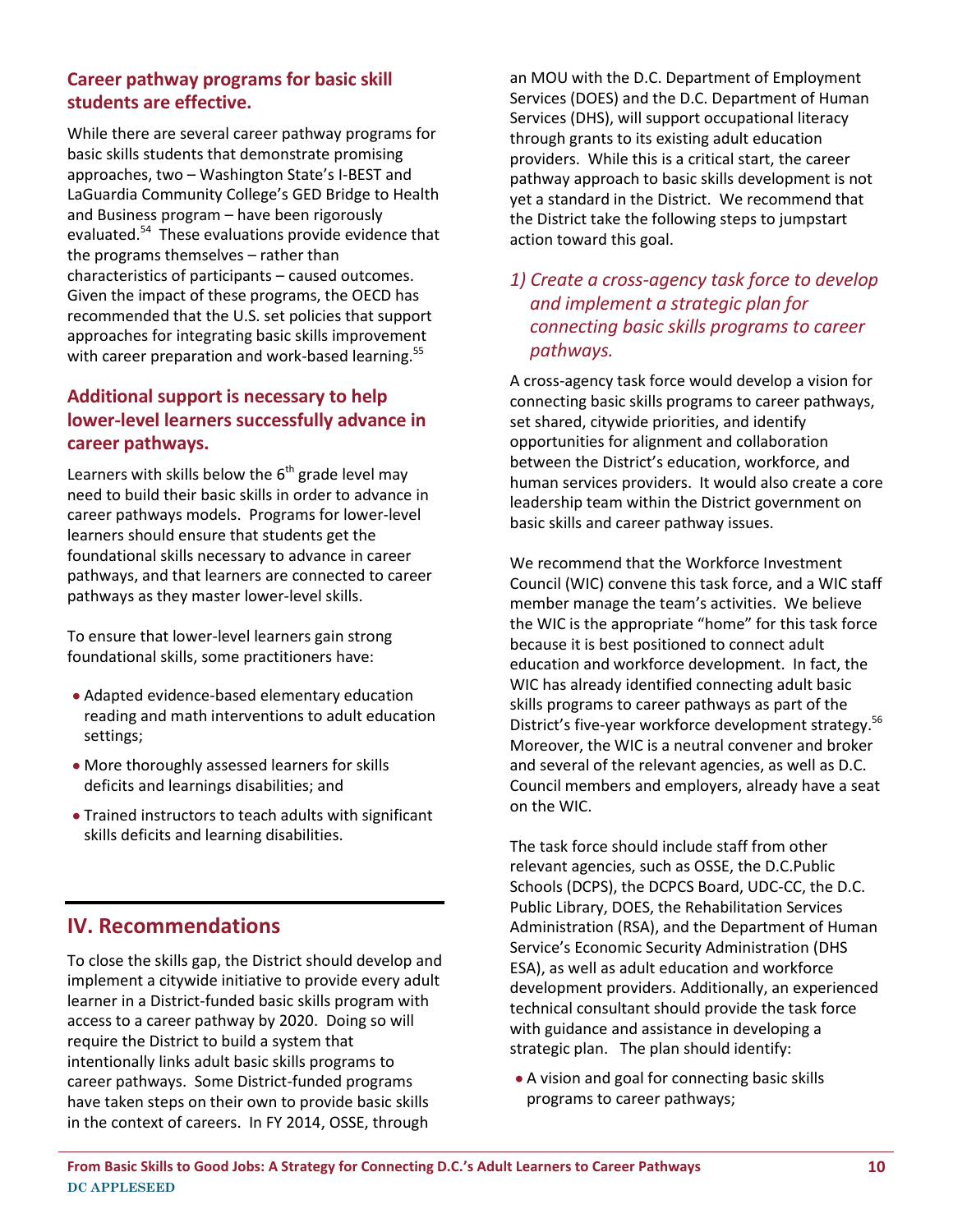- Milestone outcomes that demonstrate progress toward the citywide goal;
- Evidence-based approaches for helping adult learners with different needs and skills levels move from basic skills to careers, with special attention paid to helping lower-level learners and those with learning disabilities build the skills necessary to access career pathways;
- Changes in policy and funding streams to implement and support those approaches;
- Roles and responsibilities of each agency;
- Professional development needs for adult basic skills instructors; and
- A common performance and accountability framework for tracking progress and outcomes.

After issuing the strategic plan, the task force should continue to meet regularly to implement that plan and provide progress reports.

Precedents for this recommendation include the Workforce Intermediary Task Force<sup>57</sup> and the Career and Technical Education (CTE) Task Force.<sup>58</sup> The Workforce Intermediary Task Force provided recommendations for the WIC to create programs in the hospitality and construction industries, which are now being implemented. Similarly, the CTE task force created a cross-agency strategic plan and OSSE, DCPS, and the DCPCS Board are now working together to pilot "Career Academies."<sup>59</sup>

◆ **Budget Impact:** \$175,000. Fund one FTE in the *FY 2015 budget to staff the task force (\$135,000) and provide funding for a technical assistance consultant (\$40,000).* 

### *2) Create an innovation fund so the task force can pilot, evaluate, and scale evidencebased approaches for connecting adult basic skills programs to career pathways, as identified by the strategic plan.*

Few adult education and workforce providers in D.C. operate career pathway programs for basic skills students. To implement evidence-based approaches, the District will need to support new program development and capacity building among adult education and workforce practitioners.

Accordingly, we recommend that the District create a \$2 million innovation fund to pilot career pathway

programs for basic skills students. The fund should build on the foundation laid by existing efforts in order to expand the capacity of the District's adult basic skills programs, and increase the number of adult learners who connect to career pathways. The fund should increase the implementation of evidence-based approaches by supporting new program development, technical assistance, and partnerships among different practitioners. In doing so, such a fund would help translate approaches identified by the task force into action on the ground. It would also help the District learn which practices work best for D.C. residents and providers. Finally, it would support formative evaluations to help the District identify changes that need to be made to public policies, regulations, and funding streams in order to support and scale promising practices.

Of the \$2 million, \$1.5 million should be used to award program development and implementation grants in support of *at least* five pilots while the remainder should be used to provide technical assistance to awardees and to conduct formative evaluations. To ensure that pilots are supportive of the citywide initiative, as effective as possible, and can be scaled, we recommend that the Fund be guided by the following principles:

- The task force should oversee the Fund by designing the Request for Applications (RFA) for pilots, selecting winning proposals, and determining how to scale successful pilots. The WIC should administer the RFA process.
- The RFA should set clear and explicit pilot program design requirements that draw from evidence-based practices like those reviewed in this brief. These include practices that define basic skills within a career pathway, integrate basic skills and career content, and accelerate learners' transition to the next step of the pathway. Program designs should include paid instructors and transition counselors. Grantees should be able to use a portion of grants to help with program design and capacity building, such as curriculum development and articulation agreements.
- Organizations receiving grants should be required to participate in professional development, including a peer sharing network and formative evaluations, which would be supported through technical assistance funds. The organization providing this technical assistance should be selected by the task force and should have strong experience in supporting career pathway programs for basic skills students in other communities.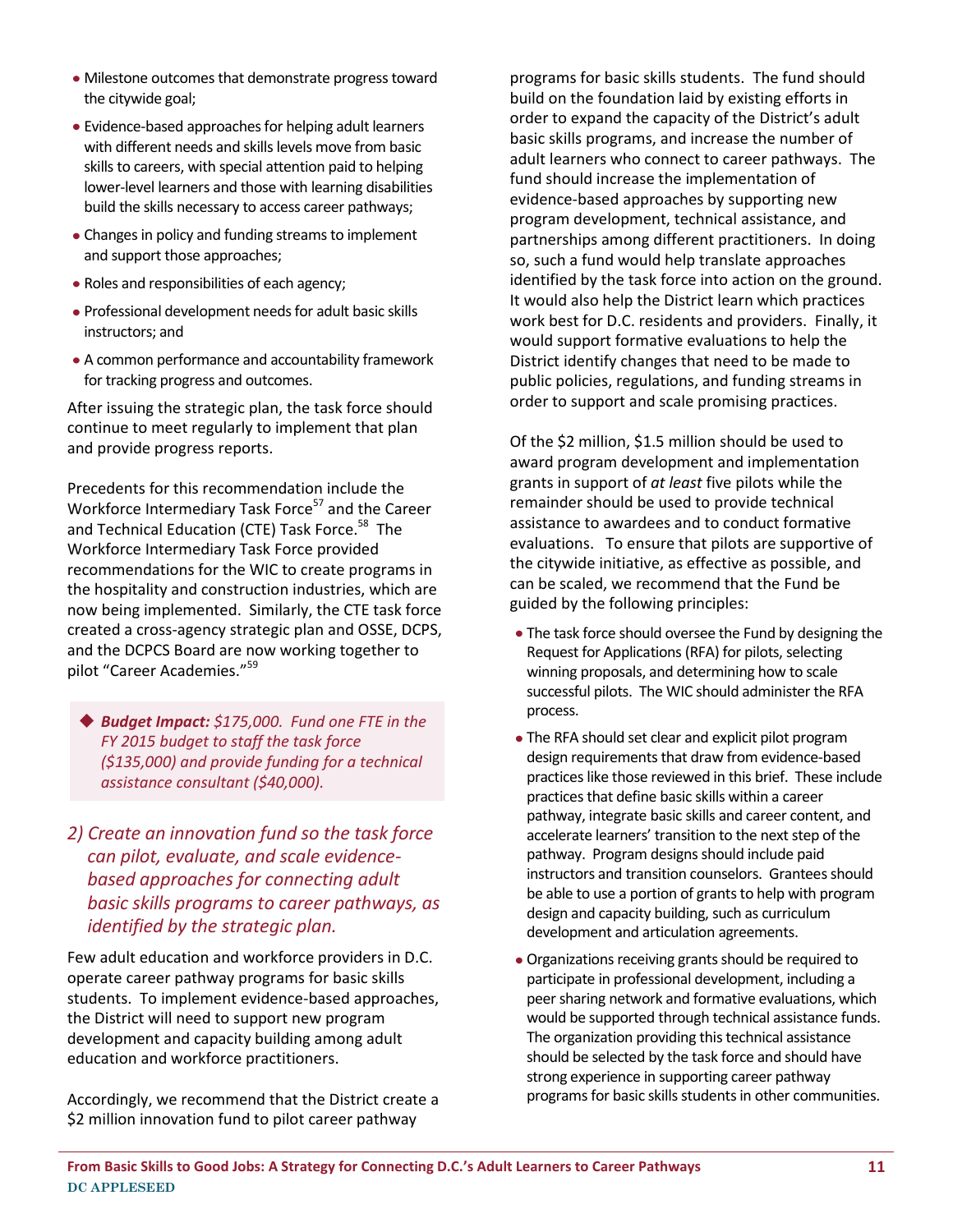### **Highlight on Local Programs**

#### **Washington Literacy Center**

Founded in 1963, the Washington Literacy Center (WLC) improves basic reading skills for adults who struggle to read. The majority of WLC's 100 students read on a  $2^{nd}$  grade level. In 2012, WLC reformed its program to better help students prepare for a GED preparation program, a job training program or employment. WLC's new program model includes intensive student assessment, a new instructional approach, and case management services. Since making these program changes, WLC has increased students' persistence, educational gains, and transitions to the next step of their education.

#### Student Assessment

WLC conducts two assessments to ensure that students' skills levels are appropriate for their program. In addition to the CASAS test (the main standard assessment used to measure basic skills in D.C.), WLC also uses the Wilson Reading System's Word Identification and Spelling Test. This test helps WLC evaluate learners' specific reading strengths and deficits in more detail. Once a student has been accepted into WLC's program, their reading skills are further assessed using the norm-referenced Woodcock Johnson reading test. This assessment helps WLC provide appropriate, targeted remediation to its students.

#### New Instructional Approach

Since there is little evidence on basic reading interventions that work for adults, WLC turned to what's worked for elementary school children with reading deficits and diagnosed learning disabilities. WLC provides small group instruction using the Wilson Reading System, which uses explicit instruction – such as requiring students to practice with word cards, read aloud, and repeat what they have read in their own words. There is a learning objective for each student cohort, and lessons are taught in an organized sequence. The cohort must demonstrate that they've mastered material before moving onto the next lesson. WLC also restructured its program to provide two-hour classes four days a week so each student receives over 250 hours of instruction a year, which improves the effectiveness of remediation. Finally, WLC moved from an instructional model that relied on volunteers to one that uses paid, professional instructors. WLC instructors are trained to use the Wilson Reading System and are taught techniques for instructing adults with learning disabilities.

#### Case Management

WLC has a full-time case manager who works with each student to identify his/her education and employment goals and review progress toward those goals. With input from instructors, the case manager helps students create a transition plan to move from WLC to the "next step" toward their goal, such as a GED preparation or job training program. The case manager also works with students to address potential barriers to attending class like transportation or housing issues. When students enter another program after WLC, WLC continues to provide tutoring support.

#### Improved Outcomes

Since implementing its new program model, WLC has improved its students' persistence and success. Over the past six months, 50 percent of WLC's enrolled students attended regularly enough to receive a post-test compared to 38 percent of enrolled students in the two years prior to program reform. Before WLC made program changes, less than 40 percent of students who were pre- and post-tested made an educational gain. By contrast, in the past six months, 50 percent made an educational gain. WLC is also increasing the number of students that transition to the "next step" of their education, and is on track to transition 24 students in PY 2013. In fact, WLC has already started to offer a class at Academy of Hope to help students who read at elementary grade level advance more quickly to GED preparation.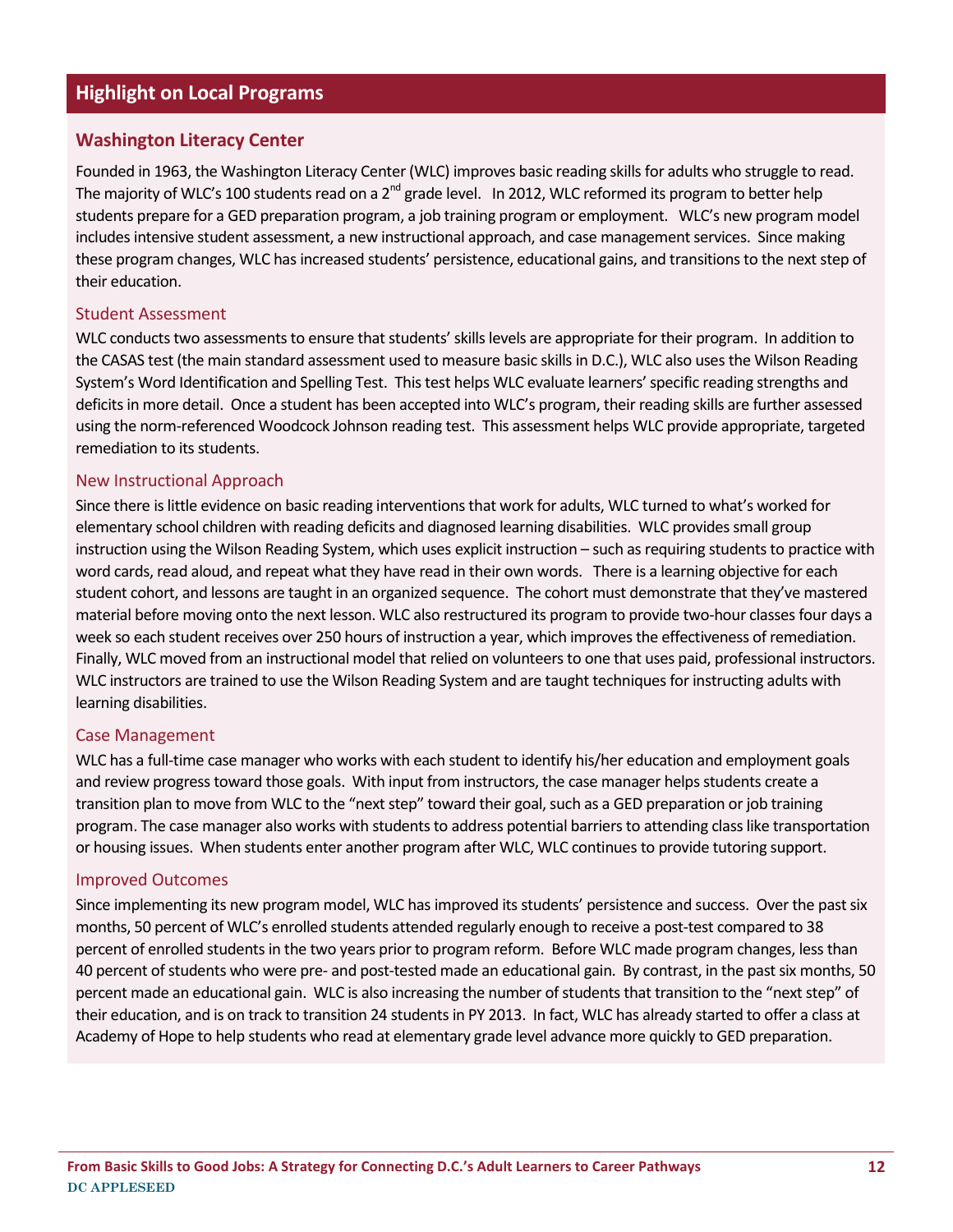

In adopting this approach, the District would be joining the federal government and other states that have used planning and implementation grants to promote innovation and build capacity around evidence-based approaches. For example, the federal Department of Labor recently launched the "Workforce Innovation Fund" to support innovative new approaches to the design and delivery of employment and training services.<sup>60</sup> Workforce Innovation Fund grantees are required to undergo evaluation so lessons learned can be translated more broadly to the field, and technical assistance is provided to help with program implementation.

Similarly, the State of Maryland is issuing \$4.5 million in competitive planning and implementation grants to support the development and implementation of strategic industry employer and workforce development partnerships under its new Employment Advancement Right Now (EARN) initiative.<sup>61</sup> Modest planning grants were made in December 2013 to help partnerships build capacity and develop workforce training plans, and implementation grants will be awarded in June 2014. Since federal and philanthropic programs are increasingly encouraging a career pathways approach to adult basic skills, the District may be able to use an innovation fund to compete for and attract additional outside dollars.

◆ Budget Impact: \$2 million. Fund at least 5 multi*year pilot programs (\$1,500,000) and provide funding for a technical assistance and formative evaluation consultant (\$500,000).* 

### *3) Help lower-level learners get support needed to advance in career pathways.*

More work must be done to identify promising practices for helping adult learners with skills below the  $6<sup>th</sup>$  grade level build their basic skills to advance in career pathways. The task force should explicitly aim to address this issue.

Additionally, research suggests that programs for lower-level adult learners need increased resources to diagnose and support students with learning disabilities.<sup>62</sup> Adults with learning disabilities need a properly documented diagnosis to receive extra test time, adaptive technology, and other appropriate accommodations that would help them build their skills and advance along a career pathway.

To address this issue immediately, the District can fund OSSE to contract directly with an assessment provider who can evaluate adult learners for learning disabilities. The provider can:

- Conduct assessments for adult learners at the site of their basic skills program;
- Provide the appropriate documentation of a learning disability required to receive extra test time and other accommodations; and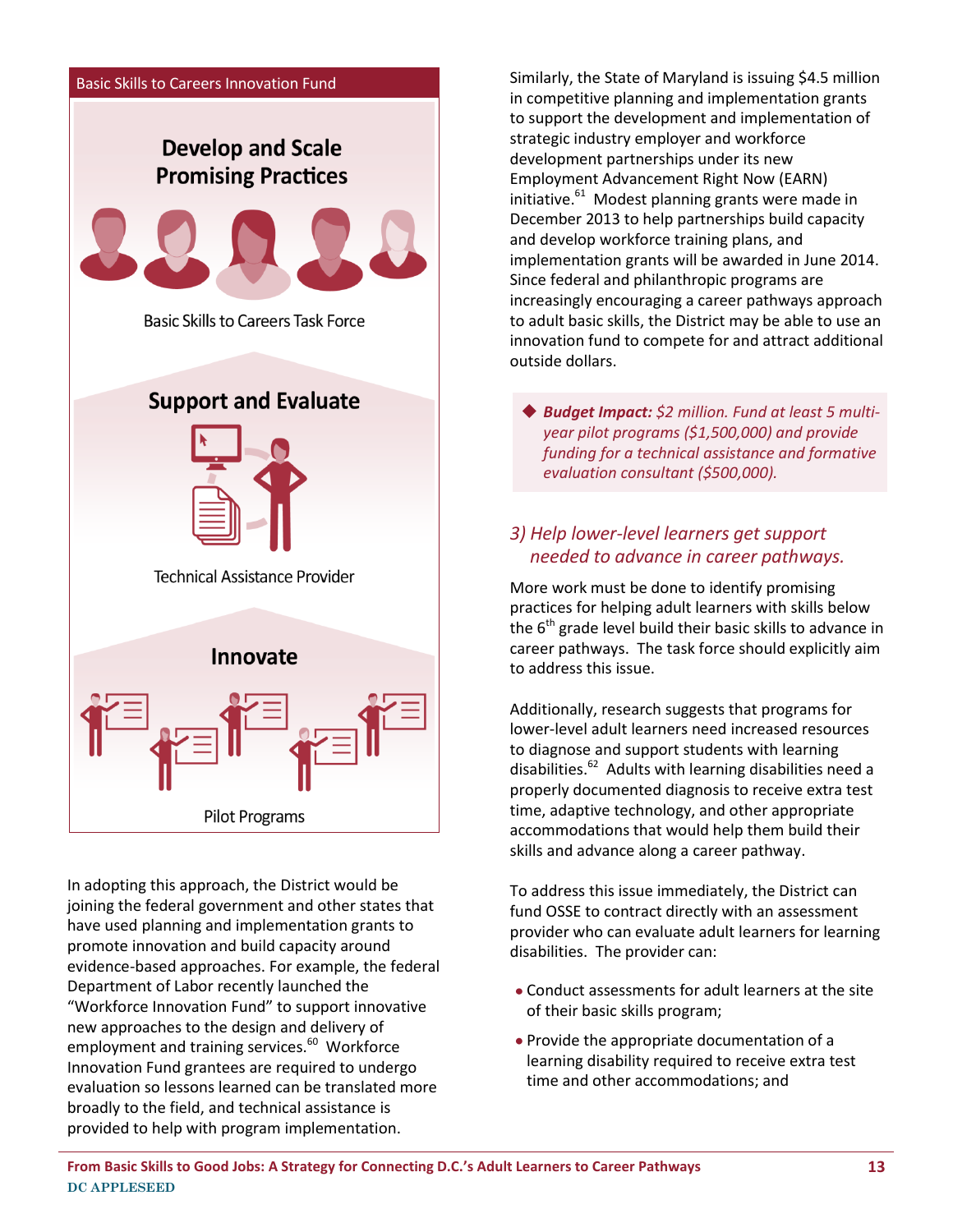Help adult basic skills teachers and counselors understand and respond to students' assessment results and learning disability diagnoses.

 *Budget Impact: \$340,000. Fund OSSE to contract with an assessment provider to assess 200 adult learners at \$1,700 per learner.*

### *4. Increase professional development opportunities to help more basic skills programs adopt best practices and increase skill-building opportunities for staff and volunteers.*

Research shows that teacher preparation and training is critical to student achievement, and suggests that adult education instructors benefit from ongoing, intensive, and consistent professional development that allows them to learn together and connect that learning to their classroom context.<sup>63</sup> To professionalize instructors in the adult education field, OSSE currently helps fund an adult education graduate certificate at UDC's Center for Urban Education. OSSE is also to working with UDC to design a Master of Arts degree for adult educators and professional development modules and workshops, all of which it plans to make available in 2014.<sup>64</sup> In addition to the formal certificate and Master's programs, OSSE, UDC, and other agencies should consider ways to develop a continuous professional development and peer-sharing network for adult education instructors and volunteers.

### **Conclusion:**

From a growing community college to a workforce intermediary, the District has invested in several new initiatives to help more D.C. residents prepare for careers. While critical, these initiatives on their own will not be enough to prepare D.C. residents for the city's growing economy because many lack basic reading, writing, math, English language and problem solving skills. The District can help residents build the basic skills they need to succeed in occupational training, postsecondary education, and the workplace by ensuring that adult learners in basic skills programs have the opportunity to enter career pathways. If adopted in Fiscal Year 2015, the strategies and investments proposed in this brief will

help the District achieve that goal. Increased, strategic investment in adult basic skills will also help the District address some of its toughest challenges – unemployment, income inequality, and intergenerational poverty – and help the District become a thriving, inclusive city.

#### Acknowledgements:

This policy brief was supported by: the Greater Washington Workforce Development Collaborative, whose members include the Community Foundation for the National Capital Region, the Consumer Health Foundation, the Morris and Gwendolyn Cafritz Foundation, the Eugene and Agnes E. Meyer Foundation, the Moriah Fund, Kaiser Permanente, Northern Virginia Health Foundation, Patricia Weiss Fagen, Rockefeller Philanthropy Advisors, United Way of the National Capital Area, and the Washington Area Women's Foundation; the Moriah Fund; and the Working Poor Families Project, which is currently supported by the Annie E. Casey, Ford, Joyce, and Kresge foundations. We also thank Steptoe & Johnson LLP for providing pro bono research assistance.

The author expresses appreciation to those who shared insights on adult basic skills programs and career pathways or provided feedback on earlier drafts of this brief, including the DC Adult & Family Literacy Coalition, Marcie Foster, Allison Gerber, Benton Murphy, Sarah Oldmixon, Deborah Povich, Brandon Roberts, and Eleanor Smith, and staff at District of Columbia agencies.

DC Appleseed solves problems affecting the daily lives of those who live and work in the National Capital area. We work with volunteer attorneys, business leaders, and community experts to identify pressing challenges, conduct research and analysis, make specific recommendations for reform, and implement effective solutions.

For more information, please contact Brooke DeRenzis, Project Director 202-289-8007 x15 | [bderenzis@dcappleseed.org](mailto:bderenzis@dcappleseed.org)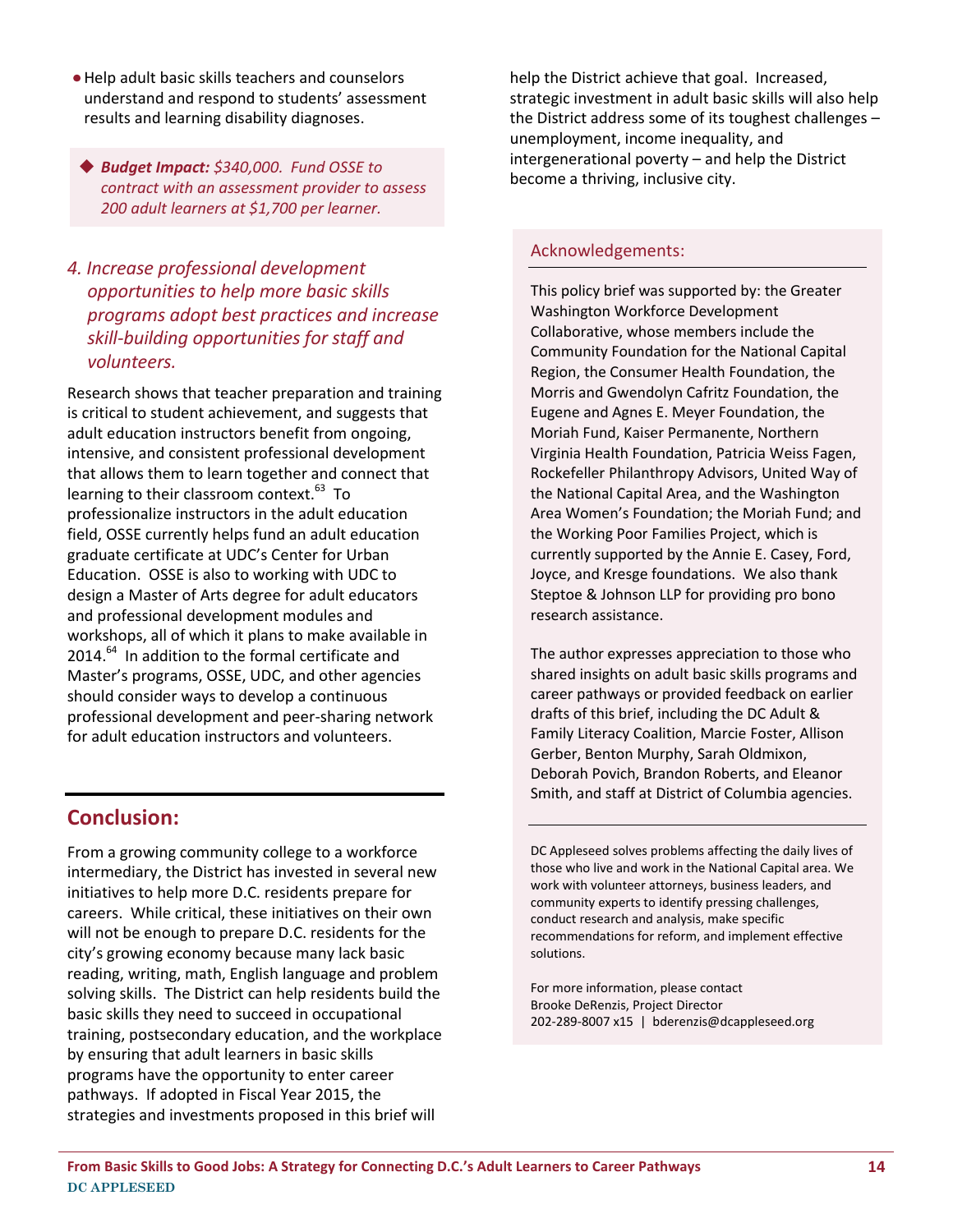## **Appendix**

| Table 1<br>OSSE Adult and Family Education Provider Sub-Grantees, Fiscal Year 2013 |                                                     |                            |                |                                   |                |  |                                |
|------------------------------------------------------------------------------------|-----------------------------------------------------|----------------------------|----------------|-----------------------------------|----------------|--|--------------------------------|
| <b>OSSE Adult and Family Education Program Providers</b>                           | Ward                                                | <b>No. of DC Residents</b> | <b>Federal</b> | Local                             | <b>Total</b>   |  | <b>Services Provided</b>       |
| Academy of Hope                                                                    | 5                                                   | 510                        | \$122,500.00   | \$112,500.00                      | \$235,000.00   |  | ABE/GED/NEDP/WPL               |
| Anacostia Community Outreach Center                                                | 5                                                   | 93                         | \$43,750.00    | \$33,750.00                       | \$77,500.00    |  | ABE/GED                        |
| Booker T. Washington PCS - Virtual Enterprise                                      | 1                                                   | 63                         | \$100,000.00   | \$90,000.00                       | \$190,000.00   |  | ABE/GED/NEDP                   |
| Congress Heights Community Training & Dev. Corp.                                   | 8                                                   | 142                        | \$60,000.00    | \$50,000.00                       | \$110,000.00   |  | ABE                            |
| Covenant House Washington                                                          | 8                                                   | 127                        | \$75,162.70    | \$65,162.71                       | \$140,325.41   |  | ABE/GED                        |
| The Ethiopian Community Center, Inc.                                               | 4                                                   | 103                        | \$95,785.01    | \$67,621.01                       | \$163,406.02   |  | <b>ESL</b>                     |
| The Family Place                                                                   | 1                                                   | 105                        | \$86,057.65    | \$77,894.10                       | \$163,951.75   |  | <b>ESL/Family Literacy</b>     |
| Language, ETC                                                                      | $\overline{2}$                                      | 942                        | \$85,798.10    | \$77,634.10                       | \$163,432.20   |  | ABE/ESL                        |
| Literacy Volunteers and Advocates                                                  | 5                                                   | 99                         | \$46,058.50    | \$36,058.50                       | \$82,117.00    |  | ABE                            |
| Lt. Joseph P. Kennedy Institute of Catholic Charities                              | 5                                                   | 52                         | \$77,500.00    | \$67,500.00                       | \$145,000.00   |  | ABE                            |
| Marshall Heights Community Development Org.                                        | 5                                                   | 22                         | \$30,473.87    | \$36,450.00                       | \$66,923.87    |  |                                |
| Mary's Center for Maternal and Child Care                                          | 1                                                   | 447                        | \$98,298.10    | \$90,134.10                       | \$188,432.20   |  | <b>ESL/Family Literacy</b>     |
| Natl Org. Concerned Black Men                                                      | 8                                                   | 62                         | \$30,445.74    | \$36,475.32                       | \$66,921.06    |  | ABE/GED                        |
| Opportunities Industrialization Center                                             | 8                                                   | 126                        | \$55,000.00    | \$90,000.00                       | \$145,000.00   |  | ABE/WPL                        |
| Perry School Community Services Center, Inc.                                       | 6                                                   | 82                         | \$32,500.00    | \$45,000.00                       | \$77,500.00    |  | ABE/GED                        |
| So Others May Eat (SOME)                                                           | 8                                                   | 122                        | \$122,500.00   | \$112,500.00                      | \$235,000.00   |  | ABE/GED/WPL                    |
| Southeast Ministry                                                                 | 8                                                   | 61                         | \$50,350.98    | \$48,509.65                       | \$98,860.63    |  | ABE/GED                        |
| <b>Washington Literacy Council</b>                                                 | $\mathbf{1}$                                        | 87                         | \$77,500.00    | \$67,500.00                       | \$145,000.00   |  | ABE                            |
| <b>YWCA</b>                                                                        | 1                                                   | 111                        | \$100,000.00   | \$90,000.00                       | \$190,000.00   |  | ABE/GED                        |
| <b>Totals</b>                                                                      |                                                     | 3356                       | \$1,389,680.65 | \$1,294,689.49                    | \$2,684,370.14 |  |                                |
|                                                                                    |                                                     |                            |                |                                   |                |  |                                |
|                                                                                    | <b>Service Legend</b>                               |                            |                | Grade Level Equivalency - Reading |                |  | Grade Level Equivalency - Math |
|                                                                                    | <b>Adult Basics Education (ABE)</b>                 |                            |                | $1 - 8$                           |                |  | $1 - 8$                        |
|                                                                                    | Adult Secondary Education (ASE) includes GED & NEDP |                            |                | $9 - 13 +$                        |                |  | $9 - 13 +$                     |
| to Career Pathways<br>$F = -12$ . Let $F = -1$ and $F = -1$ and $F = 0$            |                                                     |                            |                | $\sim$                            |                |  | $\sim$                         |

| Service Legend                                                            | Grade Level Equivalency - Reading | Grade Level Equivalency - Math |  |  |  |  |
|---------------------------------------------------------------------------|-----------------------------------|--------------------------------|--|--|--|--|
| <b>Adult Basics Education (ABE)</b>                                       | $1 - 8$                           | 1-8                            |  |  |  |  |
| Adult Secondary Education (ASE) includes GED & NEDP                       | $9 - 13 +$                        | $9 - 13 +$                     |  |  |  |  |
| English Language (ESL)                                                    | 1-8                               | 1-8                            |  |  |  |  |
| General Educational Development (GED)                                     | N/A                               | N/A                            |  |  |  |  |
| National External Diploma Program (NEDP)                                  | N/A                               | N/A                            |  |  |  |  |
| Workplace Literacy (WPL)                                                  | N/A                               | N/A                            |  |  |  |  |
| Source: Information provided by OSSE Adult and Family Education Division. |                                   |                                |  |  |  |  |

**DC APPLESEED**

DC APPLESEED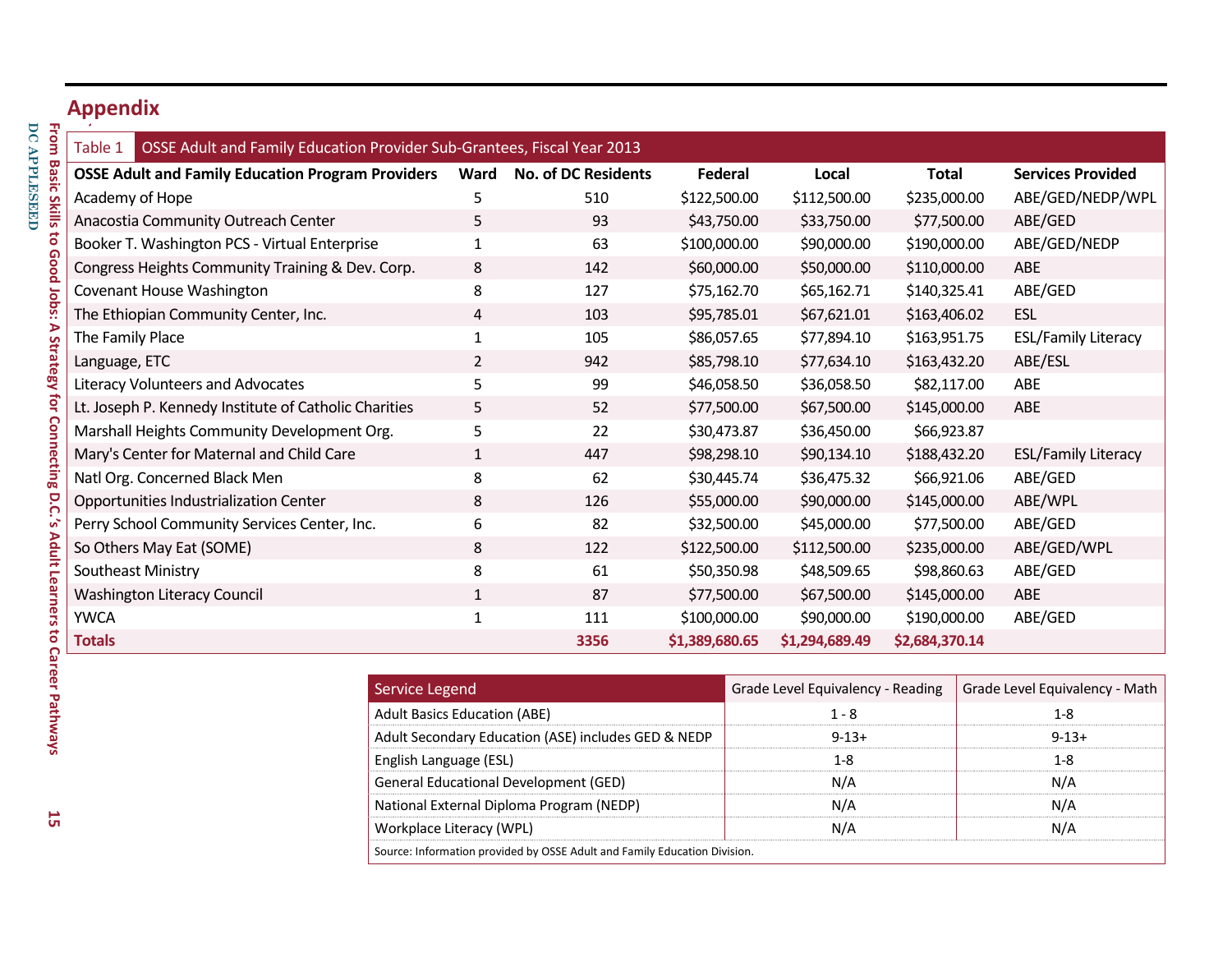| Public Charter Schools Serving Adults, FY 2013<br>Table 2                                                                                                                              |                                                                                                                                                                                                                                                |                                             |                                         |                                                    |          |                                                            |
|----------------------------------------------------------------------------------------------------------------------------------------------------------------------------------------|------------------------------------------------------------------------------------------------------------------------------------------------------------------------------------------------------------------------------------------------|---------------------------------------------|-----------------------------------------|----------------------------------------------------|----------|------------------------------------------------------------|
| <b>Public Charter School</b>                                                                                                                                                           | <b>School Mission</b>                                                                                                                                                                                                                          | <b>Grades Served</b>                        | No.<br><b>Adults</b><br><b>Enrolled</b> | <b>Total</b><br><b>Students</b><br><b>Enrolled</b> | % Adults | <b>Total Per Pupil</b><br><b>Expenditure</b><br>for Adults |
| Booker T. Washington PCS                                                                                                                                                               | To educate students in grades 9 through 12, adults, and<br>others for the construction and building trades and<br>prepare them for life-long learning.                                                                                         | $9-12;$ GED;<br><b>Adult Education</b>      | 155                                     | 362                                                | 43%      | \$1,060,665                                                |
| <b>Carlos Rosario International PCS</b>                                                                                                                                                | To provide education to the immigrant population of<br>Washington, DC, to prepare them to become citizens<br>and invested members of American society, who<br>ultimately give back to family and community the help<br>they initially receive. | GED;<br><b>Adult Education</b>              | 1941                                    | 1941                                               | 100%     | \$13,282,263                                               |
| <b>Briya PCS (Formerly Education</b><br><b>Strengthens Families)</b>                                                                                                                   | To provide a high-quality education for adults and<br>children that empowers families through a culturally<br>sensitive family literacy model.                                                                                                 | Pre-K 3; Pre-K 4;<br><b>Adult Education</b> | 394                                     | 436                                                | 90%      | \$2,696,142                                                |
| LAYC Career Academy PCS (YS)                                                                                                                                                           | To engage and empower students between the ages of<br>16 and 24 years old by providing a college preparatory<br>education, career training in high-growth occupations,<br>and college-credit classes.                                          | <b>Adult Education</b>                      | 65                                      | 103                                                | 63%      | \$444,795                                                  |
| Maya Angelou PCS - Young<br><b>Adult Learning Center (YS)</b>                                                                                                                          | To help students reach their potential and prepare for<br>college, career, and a lifetime of success.                                                                                                                                          | <b>Adult Education</b>                      | 82                                      | 82                                                 | 100%     | \$561,126                                                  |
| The Next Step PCS (YS)                                                                                                                                                                 | To provide students who face extraordinary challenges<br>and who are not supported in traditional high schools<br>the opportunity to continue their education.                                                                                 | GED;<br><b>Adult Education</b>              | 136                                     | 277                                                | 49%      | \$930,648                                                  |
|                                                                                                                                                                                        | Sources: School Mission and Grades Served from DC Public Charter School 2013 School Performance Reports for Individual Schools available at: http://www.dcpcsb.org/MISC/2013-School-Performance-Reports.aspx                                   |                                             |                                         |                                                    |          |                                                            |
|                                                                                                                                                                                        | Number of adults enrolled and total enrolled from the FY 2013, 2012-2013 Fall Enrollment Audit Report available at http://osse.dc.gov/publication/2012-2013-fall-enrollment-report                                                             |                                             |                                         |                                                    |          |                                                            |
| Notes: Per Pupil Adult Expenditure in FY 2013 was \$6,843 per student                                                                                                                  |                                                                                                                                                                                                                                                |                                             |                                         |                                                    |          |                                                            |
| Schools may receive more funds for adult students who are English language learners or special education students. Schools also receive funding for non-adult students and facilities. |                                                                                                                                                                                                                                                |                                             |                                         |                                                    |          |                                                            |
| YS= Youth Serving -- school limited to youth ages 16-24.                                                                                                                               | *Enrollment audit classifies YouthBuild PCS and all of its students as "alternative" so it is not included in this count.                                                                                                                      |                                             |                                         |                                                    |          |                                                            |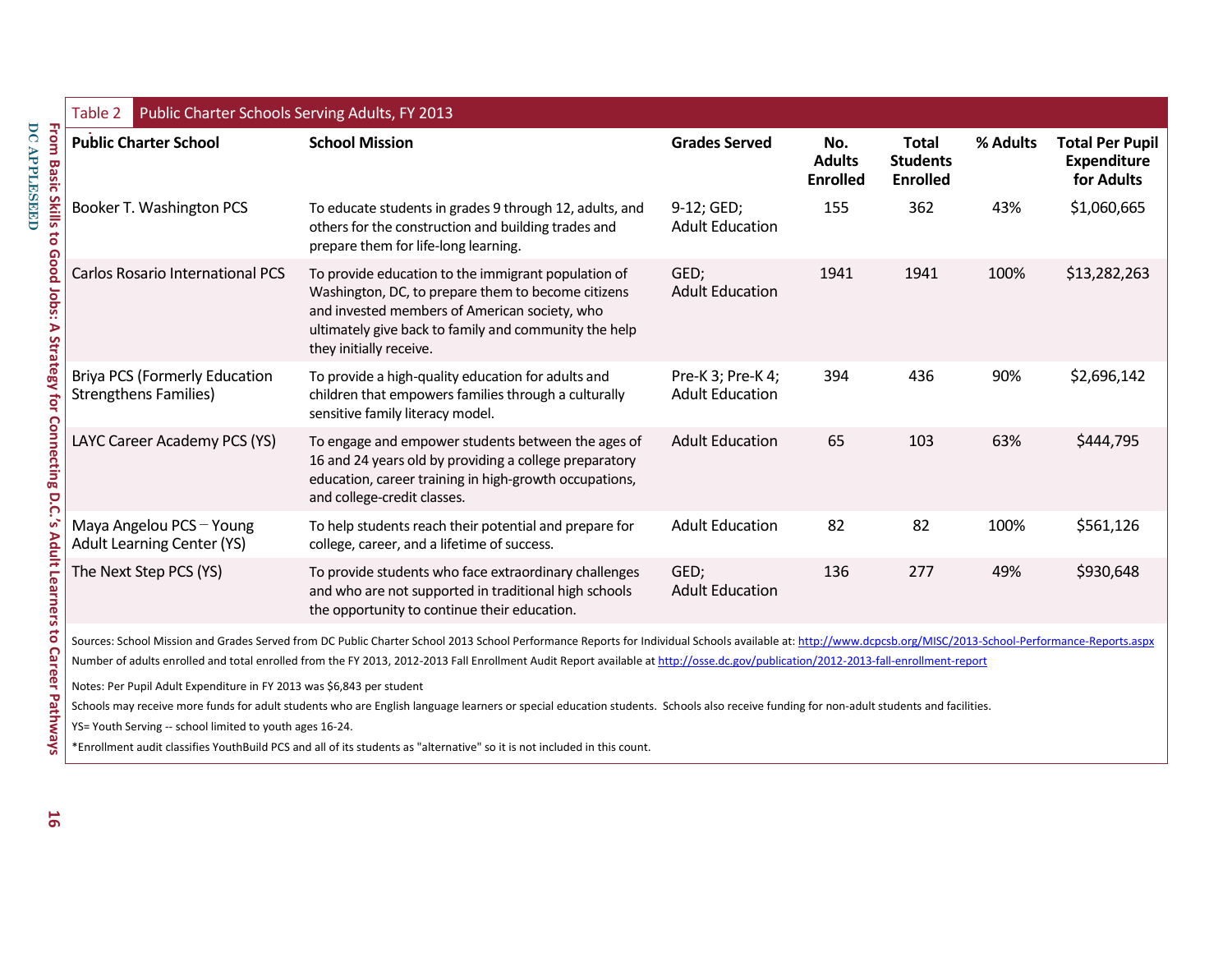| DCPS STAY Schools, FY 2013<br>Table 3                                                                                                                                                                                                                                                                                                                                                                                                                                  |                                                                                                                                                                                                            |                                                   |                                |                                                        |  |  |
|------------------------------------------------------------------------------------------------------------------------------------------------------------------------------------------------------------------------------------------------------------------------------------------------------------------------------------------------------------------------------------------------------------------------------------------------------------------------|------------------------------------------------------------------------------------------------------------------------------------------------------------------------------------------------------------|---------------------------------------------------|--------------------------------|--------------------------------------------------------|--|--|
| <b>School</b>                                                                                                                                                                                                                                                                                                                                                                                                                                                          | <b>Services Provided</b>                                                                                                                                                                                   | <b>FY 13</b><br><b>Submitted</b><br><b>Budget</b> | <b>Enrollment</b><br>2012-2013 | <b>Student Age</b><br><b>Distribution</b><br>2012-2013 |  |  |
| <b>Ballou STAY</b>                                                                                                                                                                                                                                                                                                                                                                                                                                                     | Traditional and accelerated diploma<br>programs, GED preparation, external<br>diploma, and career programs in<br>automotive technology, barbering,<br>cosmetology, culinary arts, and<br>Microsoft Office. | \$2,698,897                                       | 601                            | 18-24 yrs. old: 37%<br>25 yrs. or older: 60%           |  |  |
| Roosevelt STAY                                                                                                                                                                                                                                                                                                                                                                                                                                                         | GED preparation, English language<br>learning, and career programs in<br>culinary arts, barbering, cosmetology,<br>computer applications, and business<br>administration.                                  | \$2,151,484                                       | 652                            | 18-24 yrs. old: 35%<br>25 yrs. or older: 64%           |  |  |
| Spingarn STAY                                                                                                                                                                                                                                                                                                                                                                                                                                                          | Not Applicable due to closure                                                                                                                                                                              | \$933,927                                         | 124                            | Not available                                          |  |  |
| Sources: The STAY schools funding figure is based on the FY 2013 submitted budgets for each school and does not include additional support that STAY schools<br>receive from the DCPS Central Office nor does it reflect adjustments made to school budgets after the 2012-2013 enrollment audit. FY 2013 submitted<br>budgets for individual schools are available at http://dcps.dc.gov/DCPS/About+DCPS/Budget+and+Finance/FY13+Fiscal+Report+Card/Submitted+Budgets |                                                                                                                                                                                                            |                                                   |                                |                                                        |  |  |

Enrollment from the FY 2013, 2012-2013 Fall Enrollment Audit Report available a[t http://osse.dc.gov/publication/2012-2013-fall-enrollment-report](http://osse.dc.gov/publication/2012-2013-fall-enrollment-report)

Note: Spingarn STAY closed in 2013. Students have right to attend Ballou STAY or Roosevelt STAY in the 2013-2014 school year.

### **Endnotes:**

<sup>4</sup> OECD. (2013). Time for the U.S. to Reskill?: What the Survey of Adult Skills Says, OECD Skills Studies, OECD Publishing.

 $\overline{\phantom{a}}$ 1 Carnevale, A., Smith N., and Strohl, J. (2010). *Help Wanted: Projections of Job and Education Requirements Through 2018*. Georgetown University Center on Education and Workforce. Retrieved fro[m https://georgetown.app.box.com/s/ursjbxaym2np1v8mgrv7](https://georgetown.app.box.com/s/ursjbxaym2np1v8mgrv7)

<sup>2</sup> U.S. Census Bureau. (2013). *American Community Survey 3-Year Estimates 2010-2012 for the District of Columbia*. Available from American FactFinder a[t http://factfinder2.census.gov/faces/nav/jsf/pages/index.xhtml.](http://factfinder2.census.gov/faces/nav/jsf/pages/index.xhtml)

<sup>3</sup> The Program for the International Assessment of Adult Competencies **(**PIAAC) found that among U.S. adults, 20 percent with a high school diploma have low literacy skills (level one or below) and 35 percent have low numeracy (level one or below). See Goodman, M., Finnegan, R., Mohadjer, L., Krenzke, T., & Hogan, J. (2013). *Literacy, Numeracy, and Problem Solving in Technology-Rich Environments Among U.S. Adults: Results from the Program for the International Assessment of Adult Competencies 2012: First Look* (NCES 2014-008). Washington, DC: National Center for Education Statistics. Retrieved fro[m http://nces.ed.gov/pubsearch.](http://nces.ed.gov/pubsearch)et al.

<sup>5</sup> Zeidenberg, M., Cho, S., & Jenkins, D. (2010). *Washington State's Integrated Basic Education and Skills Training Program (I-BEST): New Evidence of Effectiveness*. Community College Research Center, Teachers College, Columbia University. Retrieved from [http://ccrc.tc.columbia.edu/publications/i-best-new-evidence.html.](http://ccrc.tc.columbia.edu/publications/i-best-new-evidence.html) Martin, V. and Broadus, J. (2013). *Enhancing GED Instruction to Prepare Students for College and Careers: Early Success in LaGuardia Community College's Bridge to Health and Business Program*. MRDC. Retrieved fro[m http://www.mdrc.org/sites/default/files/Enhancing\\_GED\\_Instruction\\_brief.pdf.](http://www.mdrc.org/sites/default/files/Enhancing_GED_Instruction_brief.pdf)

<sup>&</sup>lt;sup>6</sup> Carnevale, Smith , & Strohl, 2010.

 $^7$  American Community Survey 3-Year Estimates 2010-2012 for the District of Columbia.

<sup>&</sup>lt;sup>8</sup> Ibid.

<sup>&</sup>lt;sup>9</sup> Ibid.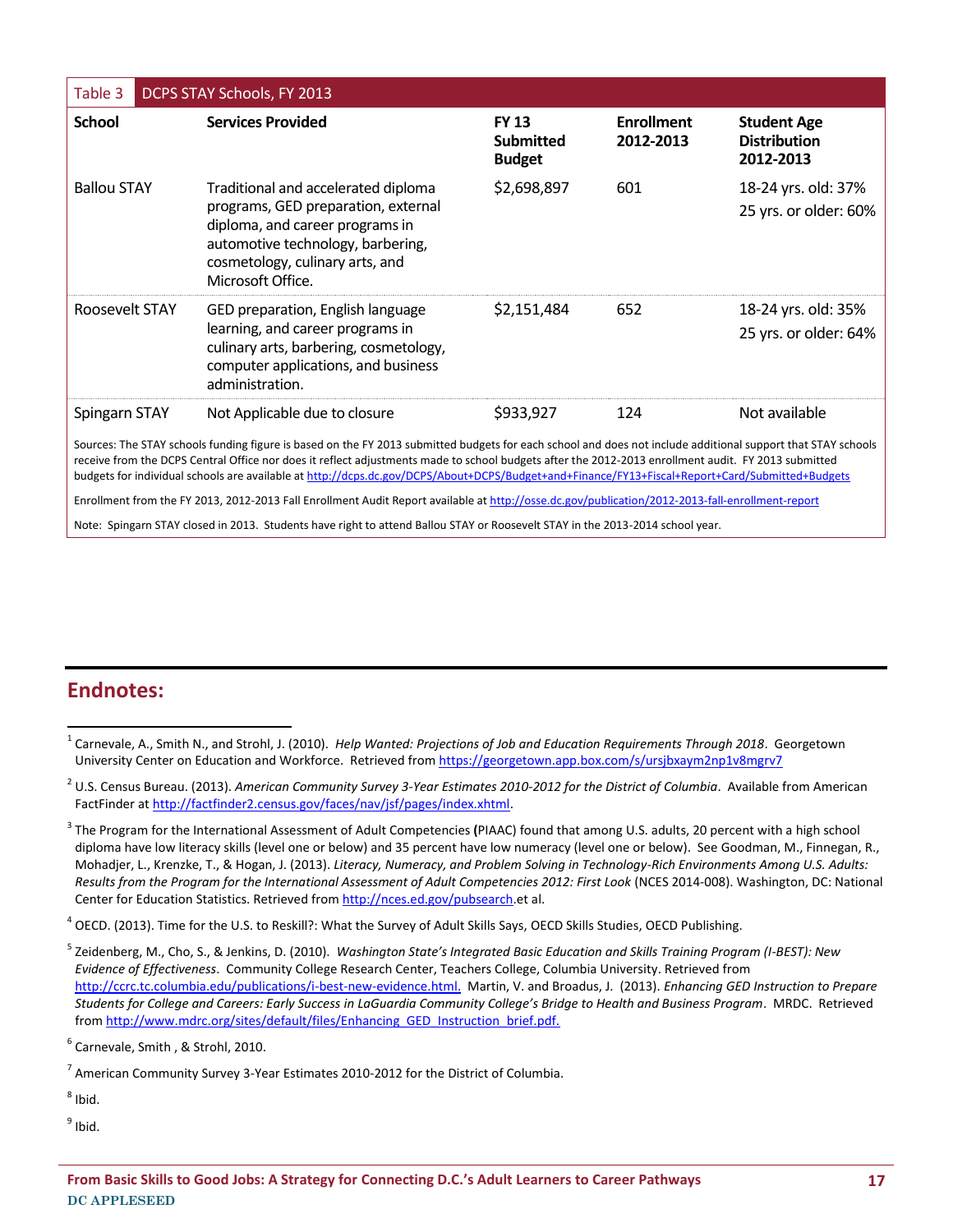$\overline{a}$ <sup>10</sup> Rivers, W. (2014). *High and Wide: Income Inequality Gap in the District One of Biggest in the U.S.* . DC Fiscal Policy Institute. Retrieved from <http://www.dcfpi.org/wp-content/uploads/2014/03/3-13-14-Income-Inequality-in-DC.pdf>

 $11$  Population counted for unemployment is ages 25-64. The differences described are statistically significant at the 90 percent confidence level. *American Community Survey 3-Year Estimates 2010-2012 for the District of Columbia.* 

<sup>12</sup> Population counted for poverty is age 25 or older. *American Community Survey 3-Year Estimates 2010-2012 for the District of Columbia*.

 $13$  A "working" family is defined as: primary married-couple or single parent family with at least one child under age 18 and a family income where all family members age 15 and over have a combined work effort of 39 or more weeks in the last 12 months, or all family members age 15 and over have a combined work effort of 26 or more weeks in the last 12 months and one currently unemployed parent looked for work in the previous four weeks. Working Poor Families Project analysis of 2011 American Community Survey data.

 $14$  Ibid.

<sup>15</sup>D.C. Department of Employment Services and D.C. Workforce Investment Council. (2012). *State Integrated Workforce Plan for Workforce Investment Act Title I/Wagner-Peyser Act and Department of Labor Programs Program Years 2012-2016*. Retrieved from [dmped.dc.gov/sites/default/files/dc/sites/dmped/publication/attachments/DC\\_State\\_Plan\\_2012\\_FINAL\\_Approved.pdf](file:///C:/Documents%20and%20Settings/bderenzis.DCAPPLESEED/Local%20Settings/Temp/dmped.dc.gov/sites/default/files/dc/sites/dmped/publication/attachments/DC_State_Plan_2012_FINAL_Approved.pdf)

<sup>16</sup> Ratcliffe, C. and McKernan, S. (2012). *Child Poverty and Its Lasting Consequence*. (Low-Income Working Families Paper 21). Washington, DC: The Urban Institute. Retreived from[: http://www.urban.org/UploadedPDF/412659-Child-Poverty-and-Its-Lasting-Consequence-Paper.pdf](http://www.urban.org/UploadedPDF/412659-Child-Poverty-and-Its-Lasting-Consequence-Paper.pdf)

<sup>17</sup> Ratcliffe, C. and McKernan, S. (2010). *Childhood Poverty Persistence: Facts and Consequences*. (Brief 14). Washington, DC: The Urban Institute. Retrieved from <http://www.urban.org/uploadedpdf/412126-child-poverty-persistence.pdf>

<sup>18</sup> Sastry, N. and Pebley, R. (2010). Family and neighborhood sources of socioeconomic inequality in children's achievement. *Demography*, *47*(3), 777-880.

<sup>19</sup> Ratcliffe and McKernan, 2012.

<sup>20</sup> Katherine Magnuson. (2007). *Investing in the adult workforce: An opportunity to improve children's life chances.* Prepared for the Annie E. Casey Foundation Initiative on Investing in Workforce Development. Retreived fro[m http://www.aecf.org/~/media/Pubs/Topics/Economic](http://www.aecf.org/~/media/Pubs/Topics/Economic%20Security/Workforce%20Development/InvestingintheAdultWorkforceAnOpportunitytoImproveChildrensLifeChances/MagnusonInvestingAdultWorkforce.pdf)  [Security/Workforce](http://www.aecf.org/~/media/Pubs/Topics/Economic%20Security/Workforce%20Development/InvestingintheAdultWorkforceAnOpportunitytoImproveChildrensLifeChances/MagnusonInvestingAdultWorkforce.pdf) 

[Development/InvestingintheAdultWorkforceAnOpportunitytoImproveChildrensLifeChances/MagnusonInvestingAdultWorkforce.pdf](http://www.aecf.org/~/media/Pubs/Topics/Economic%20Security/Workforce%20Development/InvestingintheAdultWorkforceAnOpportunitytoImproveChildrensLifeChances/MagnusonInvestingAdultWorkforce.pdf)

<sup>21</sup> Baum, S. Ma, J., and Payea, K. (2010). *Education Pays 2010: The Benefits of Higher Education for Individuals and Society*. College Board Advocacy & Policy Center. Retrieved from [https://advocacy.collegeboard.org/sites/default/files/Education\\_Pays\\_2010.pdf](https://advocacy.collegeboard.org/sites/default/files/Education_Pays_2010.pdf)

 $22$  Ibid.

 $23$  Ibid.

<sup>24</sup> This research only captured the main agencies funding adult education services. There may be other D.C. agencies providing adult education programs.

<sup>25</sup> Fiscal Year 2012 Budget Support Act of 2011. D.C. Law 19-21, § 4052, 58 DCR 6226.

<sup>26</sup> Pub. L. No. 105-220. §§ 201-251, 112 Stat. 1059.

- <sup>27</sup> OSSE's data is consistently available for outcomes associated with educational functioning levels; the other outcomes are not always available because they rely on survey data that sometimes has too small a sample size to be reported.
- <sup>28</sup> The D.C. Public Charter School Board website explains that the adult education performance management framework is currently in pilot and will be publicly for school year 2013-2014. See http://www.dcpcsb.org/PCSB-Accountability/Performance-Management-Framework.aspx For outcomes measured, see DC Public Charter School Board Staff. (December 16, 2013). *Proposal to DC Public Chart School Board Re: 2014 Adult Education Framework Floors and Targets.* Retrieved from [http://pcsb-pmf.wikispaces.com/file/view/Board Proposal\\_AE PMF Floors](http://pcsb-pmf.wikispaces.com/file/view/Board%20Proposal_AE%20PMF%20Floors%20Targets.pdf/478054580/Board%20Proposal_AE%20PMF%20Floors%20Targets.pdf)  [Targets.pdf/478054580/Board Proposal\\_AE PMF Floors Targets.pdf](http://pcsb-pmf.wikispaces.com/file/view/Board%20Proposal_AE%20PMF%20Floors%20Targets.pdf/478054580/Board%20Proposal_AE%20PMF%20Floors%20Targets.pdf)
- <sup>29</sup> CASAS, *Scale Scores, NRS EFLs, and Grade Levels*. Retrieved fro[m https://www.casas.org/training-and-support/wia-and-nrs](https://www.casas.org/training-and-support/wia-and-nrs-compliance/scale-scores-nrs-efls-and-grade-levels)[compliance/scale-scores-nrs-efls-and-grade-levels.](https://www.casas.org/training-and-support/wia-and-nrs-compliance/scale-scores-nrs-efls-and-grade-levels)
- <sup>30</sup> U.S. Department of Education, Office of Vocational and Adult Education. *National Reporting System Table 4: Educational Gains and Attendance by Educational Functioning Level PY 2008 to PY 2012 for DC*. Total Number Enrolled for Program Years 2008 - 2012. Available at <http://wdcrobcolp01.ed.gov/CFAPPS/OVAE/NRS/main.cfm>
- <sup>31</sup> Program Year 2012 is from July 1, 2012 to June 30, 2013. *National Reporting System Table 4: Educational Gains and Attendance by Educational Functioning Level PY 2012 for DC.*
- $32$  According to CASAS, learners are considered to have basic skills below 6<sup>th</sup> grade if they are in the following NRS Educational Functioning Levels (EFL): Beginning ABE Literacy, Beginning Basic Education, Low Intermediate Basic Education. Learners are considered to have basic skills between 6<sup>th</sup> and 8<sup>th</sup> grade if they have a Higher Intermediate Basic Education EFL Level. Learners are considered to have basic skills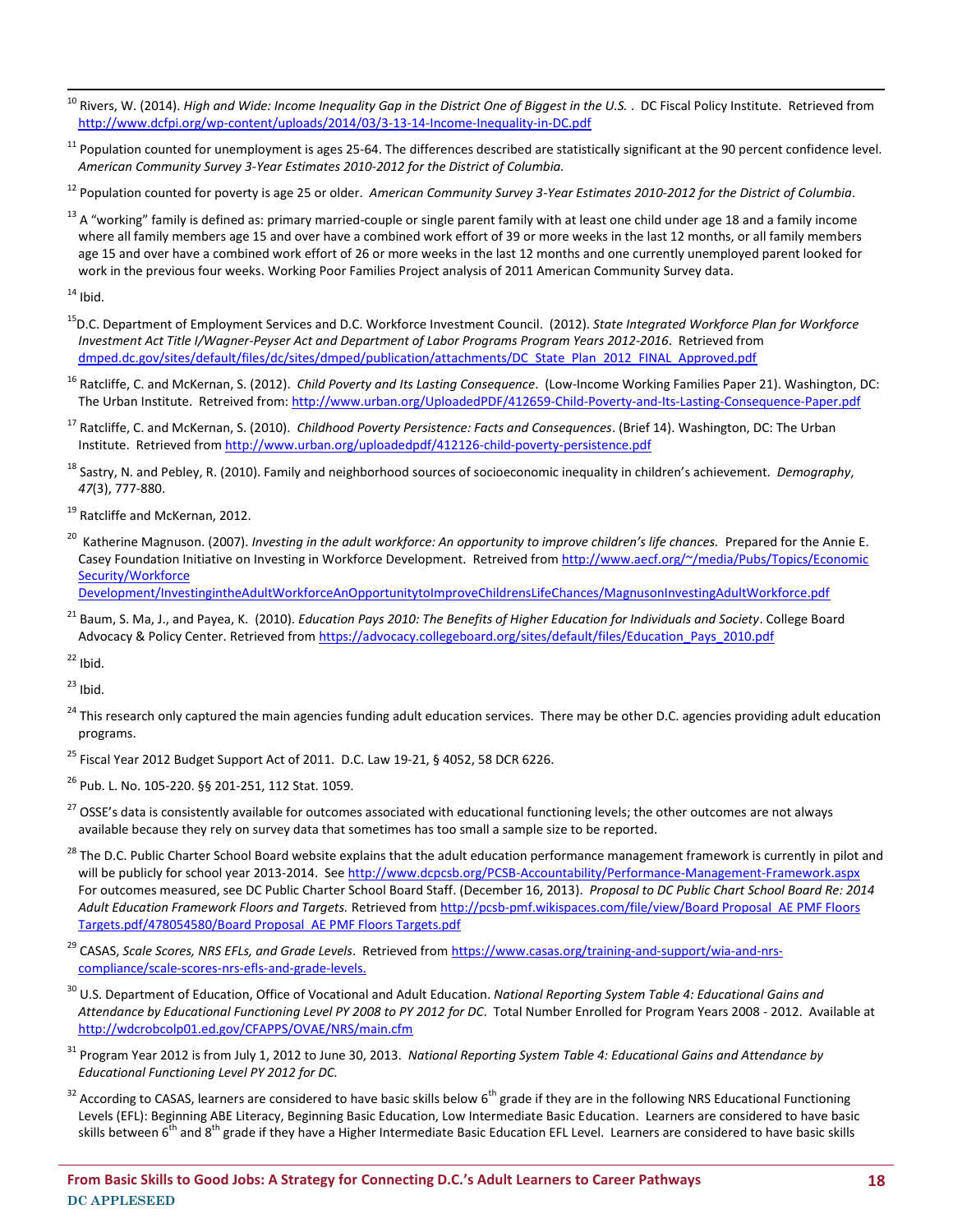between 9<sup>th</sup> and 12<sup>th</sup> grades if they have EFL Levels of Low Adult Secondary Education or High Adult Secondary Education. See CASAS. *Scale Scores, NRS EFLs, and Grade Levels*. Statistics are based on EFL Enrollment. *National Reporting System Table 4: Educational Gains and Attendance by Educational Functioning Level PY 2008 to PY 2012 for DC*.

- <sup>33</sup> DC Workforce Investment Council. (August 13, 2013). *WIA Individual Training Accounts*. (D.C. Workforce Investment Council Policy 2013.008, Change 1). Retrieved at:<http://dmped.dc.gov/node/648922>
- <sup>34</sup> The minimum CASAS scores for most of UDC-CC's workforce development programs and courses are 231 in reading and 221 in math (high intermediate basic education EFL level). Edith Westfall, personal communication, January 10, 2014.
- <sup>35</sup> While OSSE-provided funders screen learners for potential learning disabilities, the agency does not collect data on the number of learners that may have a learning disability.
- <sup>36</sup> Figure calculated as "Number Separated Before Completed" divided by "Total Number Enrolled." *National Reporting System Table 4: Educational Gains and Attendance by Educational Functioning Level PY 2008 to PY 2012 for DC and for all regions.*
- <sup>37</sup> Figure calculated as "Total Number Enrolled Pre- and Posttested" divided by "Total Number Enrolled." *National Reporting System Table 4: Educational Gains and Attendance by Educational Functioning Level PY 2008 to PY 2012 for DC and Table 4b: Educational Gains and Attendance for Pre- and Posttested Participants PY 2008 to PY 2012 for DC.*
- <sup>38</sup> *National Reporting System Table 4b: Educational Gains and Attendance for Pre- and Posttested Participants PY 2008 to PY 2012 for DC and for all regions.*
- <sup>39</sup> Pass rate is only calculated for those who have completed the full GED test. GED Testing Service. (2008-2012). *GED Testing Program Statistical Report*. All reports retrieved from<http://www.gedtestingservice.com/educators/historical-testing-data>

 $40$  Ibid.

 $\overline{a}$ 

- <sup>41</sup> Clymer, C. (2012) *Preparing for the New GED® Test: What to Consider Before 2014.* The Working Poor Families Project.Retrieved from [http://www.workingpoorfamilies.org/wp-content/uploads/2012/12/WPFP-fall-brief\\_2012.pdf](http://www.workingpoorfamilies.org/wp-content/uploads/2012/12/WPFP-fall-brief_2012.pdf)
- <sup>42</sup> Rutschow, E. and Crary-Ross, S. (2014). *Beyond the GED: Promising Models for Moving High School Dropouts to College*. Retrieved from [http://www.mdrc.org/sites/default/files/Beyond\\_the\\_GED\\_FR\\_0.pdf](http://www.mdrc.org/sites/default/files/Beyond_the_GED_FR_0.pdf)
- $^{43}$  Calculated by dividing the total amount of PY 2012 D.C. federal and local AEFLA grants given by OSSE by the total number of adult learners enrolled in PY 2012 AEFLA-funded programs.
- <sup>44</sup> Working Poor Families Project analysis of PY 2011 National Reporting System data.

<sup>45</sup> OECD, 2013.

- <sup>46</sup> CLASP. *Alliance for Quality Career Pathways*. Retrieved from [http://www.clasp.org/issues/postsecondary/pages/alliance-for-quality-career](http://www.clasp.org/issues/postsecondary/pages/alliance-for-quality-career-pathways)[pathways](http://www.clasp.org/issues/postsecondary/pages/alliance-for-quality-career-pathways)
- <sup>47</sup> U.S. Department of Labor. (April 4, 2012). *Joint Letter on Career Pathways from the U.S. Department of Labor's Employment and Training Administration, the U.S. Department of Education's Office of Vocational and Adult Education, and the U.S. Department of Health and Human Services' Administration for Children and Families* (Training and Employment Notice No. 36-11). Washington, DC: Jane Oates. Retrieved from [http://wdr.doleta.gov/directives/attach/TEN/ten2\\_36\\_11.pdf](http://wdr.doleta.gov/directives/attach/TEN/ten2_36_11.pdf)
- <sup>48</sup> Accelerating Opportunity is a community college initiative of Jobs for the Future, with funding from the Bill & Melinda Gates Foundation, the Joyce Foundation, the W.K. Kellogg Foundation, the Kresge Foundation, and the Open Society Foundations, and in partnership with Washington State Board for Community and Technical Colleges, the National Council for Workforce Education, and The National College Transition Network. Se[e www.acceleratingopportunity.org](http://www.acceleratingopportunity.org/)

<sup>49</sup> The characteristics listed are based on the author's review of the following research.

Burns, M., Lindoo, S., Dincau, J., Speck, R., and DeMaster, D. (2013). *Implementation Study of 2011 Minnesota*

*FastTRAC Adult Career Pathways.* Minnesota Department of Employment and Economic Development, Retrieved from [http://www.asa.mnscu.edu/researchandplanning/docs/MN\\_FastTRAC\\_ACP\\_Implementation\\_Study\\_Report.pdf](http://www.asa.mnscu.edu/researchandplanning/docs/MN_FastTRAC_ACP_Implementation_Study_Report.pdf)

Foster, M., Strawn, J., & Duke-Benfield, A.E. (2011). *Beyond Basic Skills: State Strategies to Connect Low-*

*Skilled Students to an Employer-Valued Postsecondary Education*. CLASP Center for Postsecondary and Economic Success. Retrieved from [http://www.clasp.org/resources-and-publications/files/Beyond-Basic-Skills-March-2011.pdf.](http://www.clasp.org/resources-and-publications/files/Beyond-Basic-Skills-March-2011.pdf)

Hilliard, T. (2012). *Graduating to College: Three States Helping Adult Education Students Get a College* 

*Education*. The Working Poor Families Project. Retrieved from [http://www.workingpoorfamilies.org/wp](http://www.workingpoorfamilies.org/wp-content/uploads/2012/09/policybrief-summer2012.pdf)[content/uploads/2012/09/policybrief-summer2012.pdf.](http://www.workingpoorfamilies.org/wp-content/uploads/2012/09/policybrief-summer2012.pdf) 

Rutschow and Crary-Ross, January 2014.